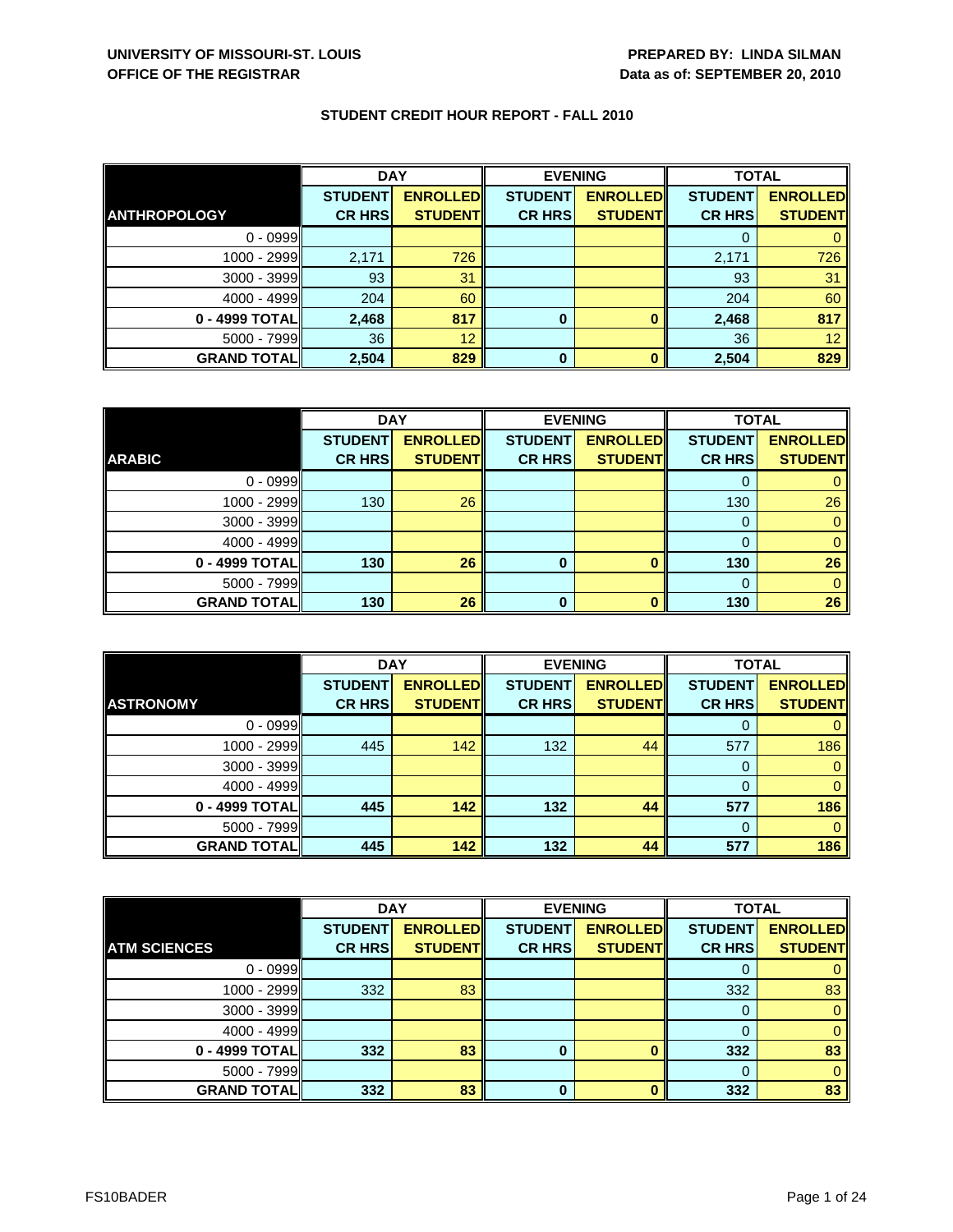|                    | <b>DAY</b>     |                 | <b>EVENING</b> |                 | <b>TOTAL</b>   |                 |
|--------------------|----------------|-----------------|----------------|-----------------|----------------|-----------------|
|                    | <b>STUDENT</b> | <b>ENROLLED</b> | <b>STUDENT</b> | <b>ENROLLED</b> | <b>STUDENT</b> | <b>ENROLLED</b> |
| <b>BIOLOGY</b>     | <b>CR HRS</b>  | <b>STUDENT</b>  | <b>CR HRS</b>  | <b>STUDENT</b>  | <b>CR HRS</b>  | <b>STUDENT</b>  |
| $0 - 0999$         |                |                 |                |                 |                |                 |
| 1000 - 2999        | 3,441          | 1,058           | 527            | 162             | 3,968          | 1,220           |
| $3000 - 3999$      | 271            | 95              | 282            | 94              | 553            | 189             |
| $4000 - 4999$      | 572            | 213             | 249            | 78              | 821            | 291             |
| 0 - 4999 TOTAL     | 4,284          | 1,366           | 1,058          | 334             | 5,342          | 1,700           |
| $5000 - 7999$      | 540            | 220             |                |                 | 540            | 220             |
| <b>GRAND TOTAL</b> | 4,824          | 1,586           | 1,058          | 334             | 5,882          | 1,920           |

|                    | <b>DAY</b>     |                 |                | <b>EVENING</b>  | <b>TOTAL</b>   |                 |
|--------------------|----------------|-----------------|----------------|-----------------|----------------|-----------------|
|                    | <b>STUDENT</b> | <b>ENROLLED</b> | <b>STUDENT</b> | <b>ENROLLED</b> | <b>STUDENT</b> | <b>ENROLLED</b> |
| <b>CHEMISTRY</b>   | <b>CR HRS</b>  | <b>STUDENT</b>  | <b>CR HRS</b>  | <b>STUDENT</b>  | <b>CR HRS</b>  | <b>STUDENT</b>  |
| $0 - 0999$         |                |                 |                |                 |                |                 |
| 1000 - 2999        | 2,164          | 536             | 363            | 104             | 2,527          | 640             |
| $3000 - 3999$      | 165            | 84              | 30             | 12              | 195            | 96              |
| $4000 - 4999$      | 77             | 39              | 211            | 72              | 288            | 111             |
| 0 - 4999 TOTAL     | 2,406          | 659             | 604            | 188             | 3,010          | 847             |
| $5000 - 7999$      | 426            | 193             |                |                 | 426            | 193             |
| <b>GRAND TOTAL</b> | 2,832          | 852             | 604            | 188             | 3,436          | 1,040           |

|                     | <b>DAY</b>     |                 | <b>EVENING</b> |                 | <b>TOTAL</b>   |                 |
|---------------------|----------------|-----------------|----------------|-----------------|----------------|-----------------|
|                     | <b>STUDENT</b> | <b>ENROLLED</b> | <b>STUDENT</b> | <b>ENROLLED</b> | <b>STUDENT</b> | <b>ENROLLED</b> |
| <b>CHINESE</b>      | <b>CR HRS</b>  | <b>STUDENT</b>  | <b>CR HRS</b>  | <b>STUDENT</b>  | <b>CR HRS</b>  | <b>STUDENT</b>  |
| $0 - 0999$          |                |                 |                |                 |                |                 |
| 1000 - 2999         | 131            | 33              |                |                 | 131            | 33              |
| $3000 - 3999$       |                |                 |                |                 |                |                 |
| $4000 - 4999$       |                |                 |                |                 |                |                 |
| 0 - 4999 TOTAL      | 131            | 33              | 0              |                 | 131            | 33              |
| $5000 - 7999$       |                |                 |                |                 | $\Omega$       | 0               |
| <b>GRAND TOTALI</b> | 131            | 33              | 0              |                 | 131            | 33              |

|                         | <b>DAY</b>     |                 | <b>EVENING</b> |                 | <b>TOTAL</b>   |                 |
|-------------------------|----------------|-----------------|----------------|-----------------|----------------|-----------------|
|                         | <b>STUDENT</b> | <b>ENROLLED</b> | <b>STUDENT</b> | <b>ENROLLED</b> | <b>STUDENT</b> | <b>ENROLLED</b> |
| <b>COMPUTER SCIENCE</b> | <b>CR HRS</b>  | <b>STUDENT</b>  | <b>CR HRS</b>  | <b>STUDENT</b>  | <b>CR HRS</b>  | <b>STUDENT</b>  |
| $0 - 0999$              |                |                 |                |                 | O              | 0               |
| 1000 - 2999             | 543            | 181             | 213            | 71              | 756            | 252             |
| $3000 - 3999$           |                |                 | 27             | 9               | 27             | 9               |
| $4000 - 4999$           | 117            | 39              | 201            | 67              | 318            | 106             |
| 0 - 4999 TOTAL          | 660            | 220             | 441            | 147             | 1,101          | 367             |
| $5000 - 7999$           | 174            | 58              |                |                 | 174            | 58              |
| <b>GRAND TOTAL</b>      | 834            | 278             | 441            | 147             | 1,275          | 425             |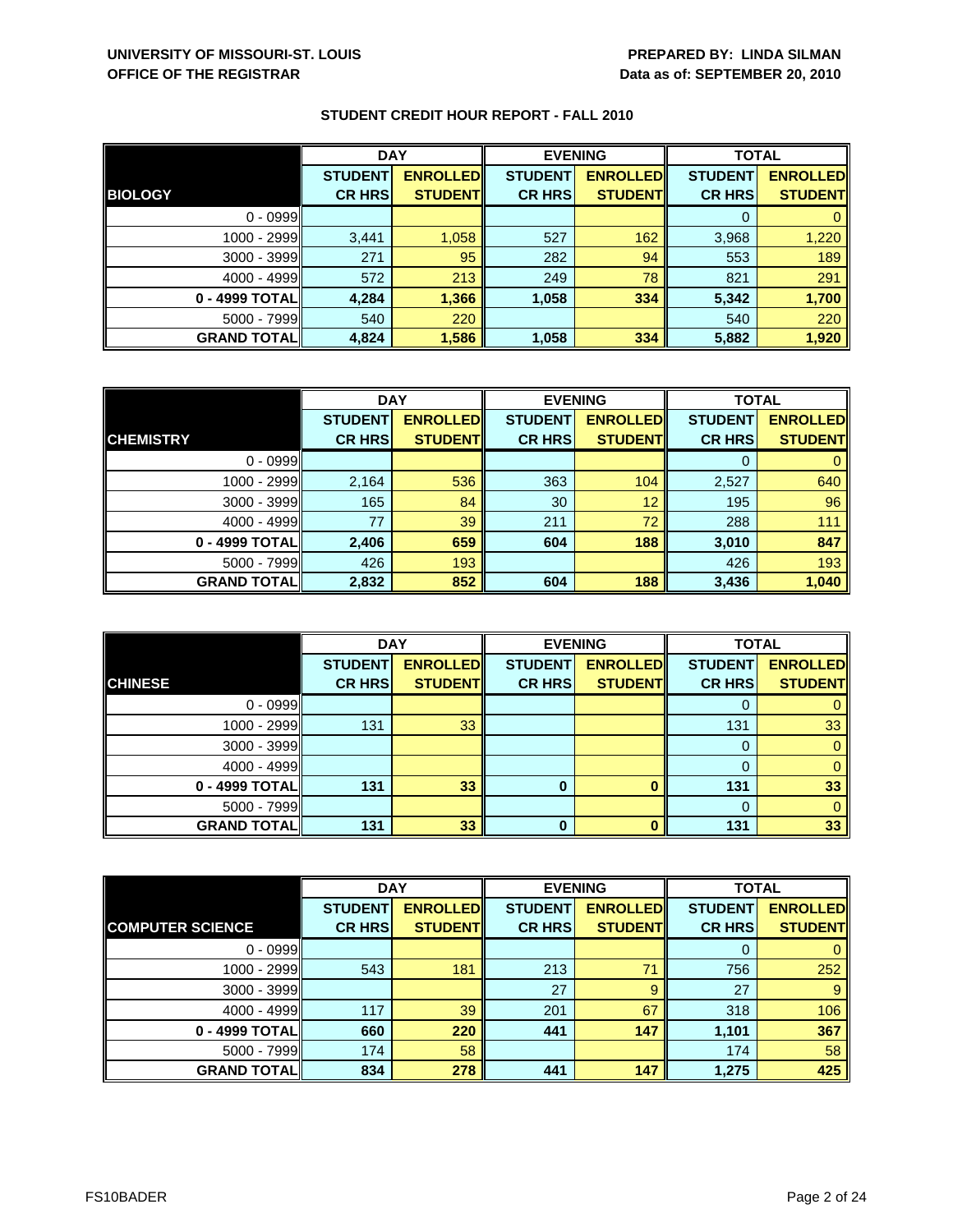|                         | <b>DAY</b>     |                 |                | <b>EVENING</b>  | <b>TOTAL</b>   |                 |
|-------------------------|----------------|-----------------|----------------|-----------------|----------------|-----------------|
|                         | <b>STUDENT</b> | <b>ENROLLED</b> | <b>STUDENT</b> | <b>ENROLLED</b> | <b>STUDENT</b> | <b>ENROLLED</b> |
| <b>CRIMINAL JUSTICE</b> | <b>CR HRS</b>  | <b>STUDENT</b>  | <b>CR HRS</b>  | <b>STUDENT</b>  | <b>CR HRS</b>  | <b>STUDENT</b>  |
| $0 - 0999$              |                |                 |                |                 |                |                 |
| 1000 - 2999             | 2,517          | 827             | 563            | 183             | 3,080          | 1,010           |
| 3000 - 3999             | 418            | 140             |                |                 | 418            | 140             |
| $4000 - 4999$           | 567            | 189             | 54             | 18              | 621            | 207             |
| 0 - 4999 TOTAL          | 3,502          | 1,156           | 617            | 201             | 4,119          | 1,357           |
| 5000 - 7999             | 374            | 126             |                |                 | 374            | 126             |
| <b>GRAND TOTAL</b>      | 3,876          | 1,282           | 617            | 201             | 4,493          | 1,483           |

|                    | <b>DAY</b>     |                 |                | <b>EVENING</b>  | <b>TOTAL</b>   |                 |
|--------------------|----------------|-----------------|----------------|-----------------|----------------|-----------------|
|                    | <b>STUDENT</b> | <b>ENROLLED</b> | <b>STUDENT</b> | <b>ENROLLED</b> | <b>STUDENT</b> | <b>ENROLLED</b> |
| <b>ECONOMICS</b>   | <b>CR HRS</b>  | <b>STUDENT</b>  | <b>CR HRS</b>  | <b>STUDENT</b>  | <b>CR HRS</b>  | <b>STUDENT</b>  |
| $0 - 0999$         |                |                 |                |                 |                |                 |
| $1000 - 2999$      | 1,602          | 544             | 237            | 79              | 1,839          | 623             |
| $3000 - 3999$      | 357            | 119             |                |                 | 357            | 119             |
| $4000 - 4999$      | 133            | 37              | 45             | 15              | 178            | 52              |
| 0 - 4999 TOTAL     | 2,092          | 700             | 282            | 94              | 2,374          | 794             |
| $5000 - 7999$      | 186            | 62              |                |                 | 186            | 62              |
| <b>GRAND TOTAL</b> | 2,278          | 762             | 282            | 94              | 2,560          | 856             |

|                    | <b>DAY</b>                      |                                    |                                 | <b>EVENING</b>                    | <b>TOTAL</b>                    |                                   |
|--------------------|---------------------------------|------------------------------------|---------------------------------|-----------------------------------|---------------------------------|-----------------------------------|
| <b>ENGLISH</b>     | <b>STUDENT</b><br><b>CR HRS</b> | <b>ENROLLED</b><br><b>STUDENTI</b> | <b>STUDENT</b><br><b>CR HRS</b> | <b>ENROLLED</b><br><b>STUDENT</b> | <b>STUDENT</b><br><b>CR HRS</b> | <b>ENROLLED</b><br><b>STUDENT</b> |
|                    |                                 |                                    |                                 |                                   |                                 |                                   |
| $0 - 0999$         |                                 |                                    |                                 |                                   | 0                               | $\mathbf{0}$                      |
| $1000 - 2999$      | 2,250                           | 750                                | 159                             | 53                                | 2,409                           | 803                               |
| 3000 - 3999        | 2,445                           | 815                                | 474                             | 158                               | 2,919                           | 973                               |
| $4000 - 4999$      | 639                             | 213                                | 243                             | 81                                | 882                             | 294                               |
| 0 - 4999 TOTAL     | 5,334                           | 1,778                              | 876                             | 292                               | 6,210                           | 2,070                             |
| $5000 - 7999$      | 585                             | 195                                |                                 |                                   | 585                             | 195                               |
| <b>GRAND TOTAL</b> | 5,919                           | 1,973                              | 876                             | 292                               | 6,795                           | 2,265                             |

|                            | <b>DAY</b>     |                 |                | <b>EVENING</b>  | <b>TOTAL</b>   |                 |
|----------------------------|----------------|-----------------|----------------|-----------------|----------------|-----------------|
| <b>ENGLISH AS A SECOND</b> | <b>STUDENT</b> | <b>ENROLLED</b> | <b>STUDENT</b> | <b>ENROLLED</b> | <b>STUDENT</b> | <b>ENROLLED</b> |
| <b>LANGUAGE</b>            | <b>CR HRS</b>  | <b>STUDENT</b>  | <b>CR HRS</b>  | <b>STUDENT</b>  | <b>CR HRS</b>  | <b>STUDENT</b>  |
| $0 - 0999$                 |                |                 |                |                 | O              | 0               |
| 1000 - 2999                |                |                 |                |                 | 0              | $\mathbf{0}$    |
| $3000 - 3999$              | 138            | 46              |                |                 | 138            | 46              |
| $4000 - 4999$              | 413            | 138             |                |                 | 413            | 138             |
| 0 - 4999 TOTAL             | 551            | 184             | 0              |                 | 551            | 184             |
| $5000 - 7999$              | 8              | 4               |                |                 | 8              | $\overline{4}$  |
| <b>GRAND TOTAL</b>         | 559            | 188             | $\bf{0}$       |                 | 559            | 188             |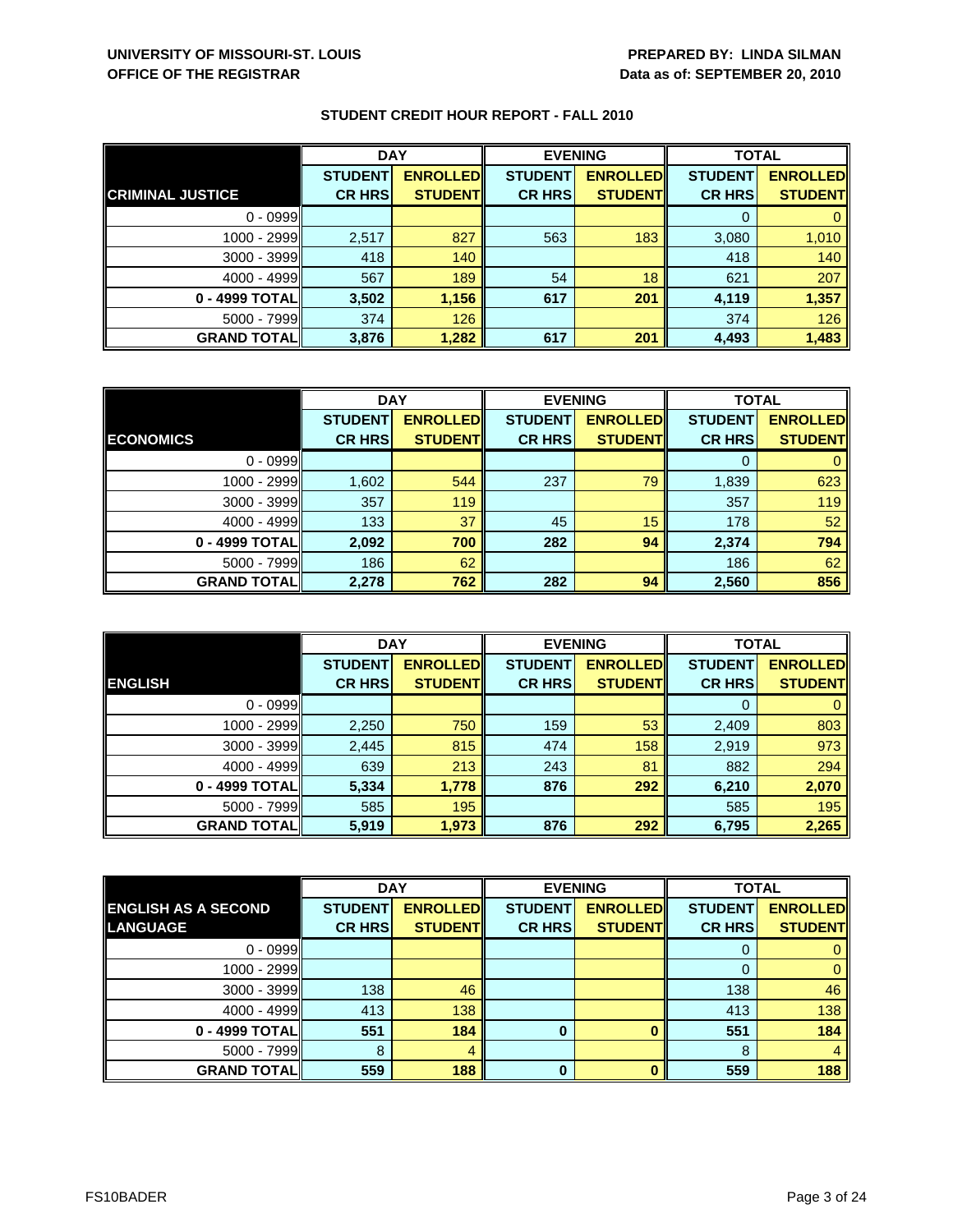|                         | <b>DAY</b>     |                 | <b>EVENING</b> |                 | <b>TOTAL</b>   |                 |
|-------------------------|----------------|-----------------|----------------|-----------------|----------------|-----------------|
|                         | <b>STUDENT</b> | <b>ENROLLED</b> | <b>STUDENT</b> | <b>ENROLLED</b> | <b>STUDENT</b> | <b>ENROLLED</b> |
| <b>FOREIGN LANGUAGE</b> | <b>CR HRS</b>  | <b>STUDENT</b>  | <b>CR HRS</b>  | <b>STUDENT</b>  | <b>CR HRS</b>  | <b>STUDENT</b>  |
| $0 - 0999$              |                |                 |                |                 |                |                 |
| 1000 - 2999             |                |                 |                |                 | ◠              |                 |
| $3000 - 3999$           |                |                 |                |                 |                |                 |
| $4000 - 4999$           |                |                 | 9              | റ               | 9              |                 |
| 0 - 4999 TOTAL          |                |                 | 9              |                 | 11             |                 |
| $5000 - 7999$           |                |                 |                |                 |                |                 |
| <b>GRAND TOTAL</b>      |                |                 | 9              |                 | 11             |                 |

|                    | <b>DAY</b>     |                 | <b>EVENING</b> |                 | <b>TOTAL</b>   |                 |
|--------------------|----------------|-----------------|----------------|-----------------|----------------|-----------------|
|                    | <b>STUDENT</b> | <b>ENROLLED</b> | <b>STUDENT</b> | <b>ENROLLED</b> | <b>STUDENT</b> | <b>ENROLLED</b> |
| <b>FRENCH</b>      | <b>CR HRS</b>  | <b>STUDENT</b>  | <b>CR HRS</b>  | <b>STUDENT</b>  | <b>CR HRS</b>  | <b>STUDENT</b>  |
| $0 - 0999$         |                |                 |                |                 |                |                 |
| 1000 - 2999        | 521            | 117             | 33             | 11              | 554            | 128             |
| $3000 - 3999$      | 39             | 13              |                |                 | 39             | 13 <sup>2</sup> |
| $4000 - 4999$      | 33             | 11              |                |                 | 33             | 11              |
| 0 - 4999 TOTAL     | 593            | 141             | 33             | 11              | 626            | 152             |
| $5000 - 7999$      |                |                 |                |                 | 0              |                 |
| <b>GRAND TOTAL</b> | 593            | 141             | 33             | 11              | 626            | 152             |

|                     | <b>DAY</b>                      |                                   | <b>EVENING</b>                  |                                   | <b>TOTAL</b>                    |                                   |
|---------------------|---------------------------------|-----------------------------------|---------------------------------|-----------------------------------|---------------------------------|-----------------------------------|
| <b>GEOGRAPHY</b>    | <b>STUDENT</b><br><b>CR HRS</b> | <b>ENROLLED</b><br><b>STUDENT</b> | <b>STUDENT</b><br><b>CR HRS</b> | <b>ENROLLED</b><br><b>STUDENT</b> | <b>STUDENT</b><br><b>CR HRS</b> | <b>ENROLLED</b><br><b>STUDENT</b> |
|                     |                                 |                                   |                                 |                                   |                                 |                                   |
| $0 - 0999$          |                                 |                                   |                                 |                                   | Ü                               |                                   |
| $1000 - 2999$       |                                 |                                   |                                 |                                   |                                 |                                   |
| $3000 - 3999$       |                                 |                                   |                                 |                                   |                                 |                                   |
| $4000 - 4999$       |                                 |                                   |                                 |                                   |                                 |                                   |
| 0 - 4999 TOTAL      |                                 |                                   | 0                               |                                   |                                 |                                   |
| $5000 - 7999$       |                                 |                                   |                                 |                                   |                                 |                                   |
| <b>GRAND TOTALI</b> |                                 |                                   | 0                               |                                   |                                 |                                   |

|                    | <b>DAY</b>     |                 | <b>EVENING</b> |                 | <b>TOTAL</b>   |                 |
|--------------------|----------------|-----------------|----------------|-----------------|----------------|-----------------|
|                    | <b>STUDENT</b> | <b>ENROLLED</b> | <b>STUDENT</b> | <b>ENROLLED</b> | <b>STUDENT</b> | <b>ENROLLED</b> |
| <b>GEOLOGY</b>     | <b>CR HRS</b>  | <b>STUDENT</b>  | <b>CR HRS</b>  | <b>STUDENT</b>  | <b>CR HRS</b>  | <b>STUDENT</b>  |
| $0 - 0999$         |                |                 |                |                 | 0              | $\mathbf{0}$    |
| 1000 - 2999        | 555            | 167             | 102            | 29              | 657            | 196             |
| 3000 - 3999        |                |                 |                |                 | $\Omega$       | $\mathbf{0}$    |
| $4000 - 4999$      |                |                 |                |                 | $\mathbf 0$    | $\mathbf{0}$    |
| 0 - 4999 TOTAL     | 555            | 167             | 102            | 29              | 657            | 196             |
| $5000 - 7999$      |                |                 |                |                 | $\Omega$       | $\mathbf{0}$    |
| <b>GRAND TOTAL</b> | 555            | 167             | 102            | 29              | 657            | 196             |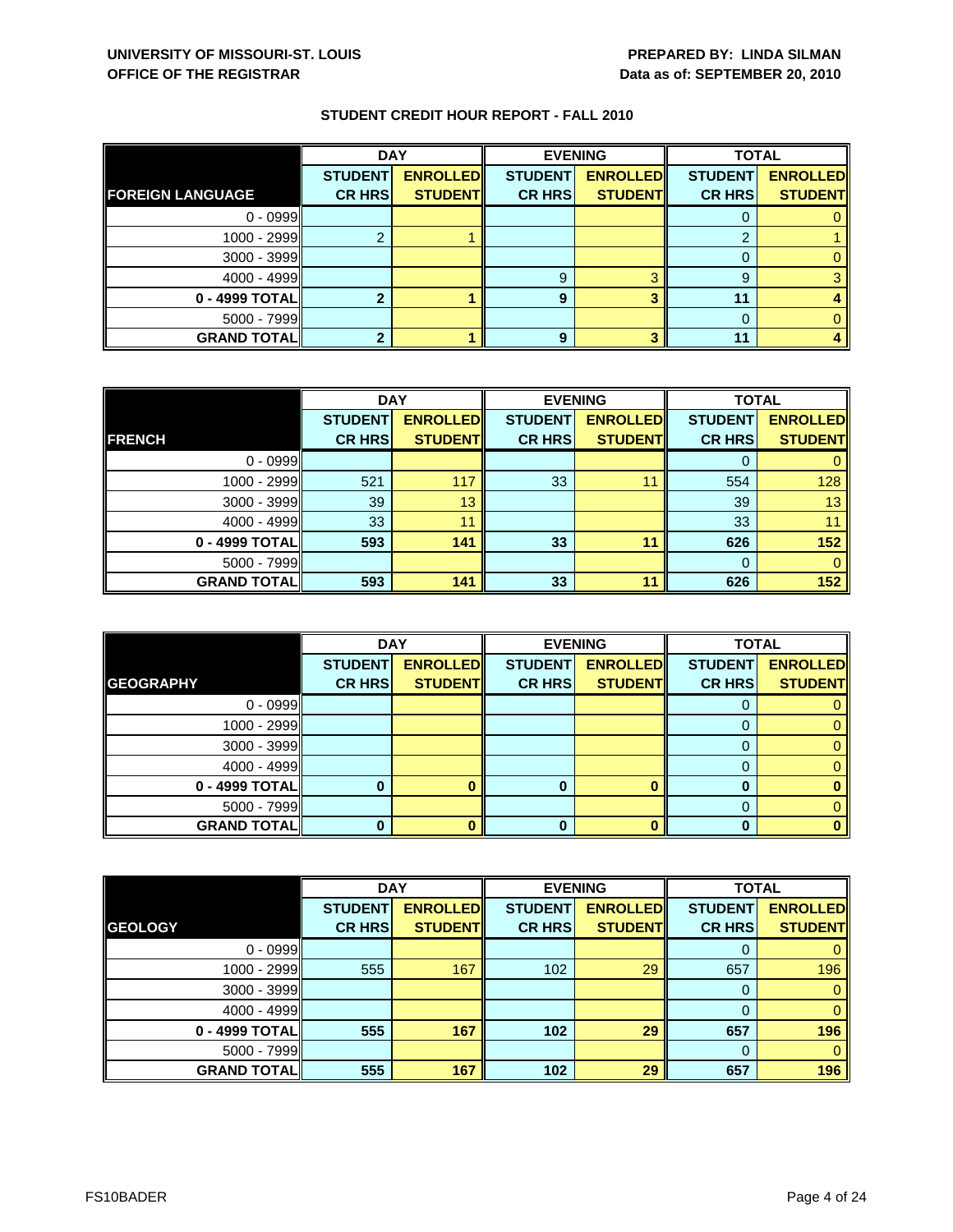|                    | <b>DAY</b>     |                 | <b>EVENING</b> |                 | <b>TOTAL</b>   |                 |
|--------------------|----------------|-----------------|----------------|-----------------|----------------|-----------------|
|                    | <b>STUDENT</b> | <b>ENROLLED</b> | <b>STUDENT</b> | <b>ENROLLED</b> | <b>STUDENT</b> | <b>ENROLLED</b> |
| <b>GERMAN</b>      | <b>CR HRS</b>  | <b>STUDENT</b>  | <b>CR HRS</b>  | <b>STUDENT</b>  | <b>CR HRS</b>  | <b>STUDENT</b>  |
| $0 - 0999$         |                |                 |                |                 |                |                 |
| 1000 - 2999        | 248            | 56              |                |                 | 248            | 56              |
| 3000 - 3999        | 18             | 6               |                |                 | 18             | 6               |
| $4000 - 4999$      | 6              |                 |                |                 | 6              |                 |
| 0 - 4999 TOTAL     | 272            | 64              | 0              |                 | 272            | 64              |
| $5000 - 7999$      |                |                 |                |                 |                |                 |
| <b>GRAND TOTAL</b> | 272            | 64              | 0              |                 | 272            | 64              |

|                     | <b>DAY</b>     |                 |                | <b>EVENING</b>  | <b>TOTAL</b>   |                 |
|---------------------|----------------|-----------------|----------------|-----------------|----------------|-----------------|
|                     | <b>STUDENT</b> | <b>ENROLLED</b> | <b>STUDENT</b> | <b>ENROLLED</b> | <b>STUDENT</b> | <b>ENROLLED</b> |
| <b>GERONTOLOGY</b>  | <b>CR HRS</b>  | <b>STUDENT</b>  | <b>CR HRS</b>  | <b>STUDENT</b>  | <b>CR HRS</b>  | <b>STUDENT</b>  |
| $0 - 0999$          |                |                 |                |                 | 0              | 0               |
| $1000 - 2999$       | 9              | 3               | 6              |                 | 15             | 5               |
| $3000 - 3999$       |                |                 |                |                 |                | $\mathbf{0}$    |
| $4000 - 4999$       | 18             | 6               |                |                 | 18             | 6               |
| 0 - 4999 TOTAL      | 27             | 9               | 6              |                 | 33             | 11              |
| $5000 - 7999$       | 116            | 54              |                |                 | 116            | 54              |
| <b>GRAND TOTALI</b> | 143            | 63              | 6              |                 | 149            | 65              |

|                             | <b>DAY</b>     |                 |                | <b>EVENING</b>  | <b>TOTAL</b>   |                 |
|-----------------------------|----------------|-----------------|----------------|-----------------|----------------|-----------------|
|                             | <b>STUDENT</b> | <b>ENROLLED</b> | <b>STUDENT</b> | <b>ENROLLED</b> | <b>STUDENT</b> | <b>ENROLLED</b> |
| <b>GREEK ANCIENT/MODERN</b> | <b>CR HRS</b>  | <b>STUDENT</b>  | <b>CR HRS</b>  | <b>STUDENT</b>  | <b>CR HRS</b>  | <b>STUDENT</b>  |
| $0 - 0999$                  |                |                 |                |                 | O              | 0               |
| 1000 - 2999                 | 45             | g               |                |                 | 45             | 9               |
| $3000 - 3999$               |                |                 |                |                 | 0              | 0               |
| $4000 - 4999$               |                |                 |                |                 | 0              | 0               |
| 0 - 4999 TOTAL              | 45             | 9               | 0              |                 | 45             |                 |
| $5000 - 7999$               |                |                 |                |                 | $\Omega$       | 0               |
| <b>GRAND TOTALI</b>         | 45             | 9               | $\bf{0}$       |                 | 45             | 9               |

|                    | <b>DAY</b>     |                 |                | <b>EVENING</b>  |                | <b>TOTAL</b>    |  |
|--------------------|----------------|-----------------|----------------|-----------------|----------------|-----------------|--|
|                    | <b>STUDENT</b> | <b>ENROLLED</b> | <b>STUDENT</b> | <b>ENROLLED</b> | <b>STUDENT</b> | <b>ENROLLED</b> |  |
| <b>HISTORY</b>     | <b>CR HRS</b>  | <b>STUDENT</b>  | <b>CR HRS</b>  | <b>STUDENT</b>  | <b>CR HRS</b>  | <b>STUDENT</b>  |  |
| $0 - 0999$         |                |                 |                |                 |                | $\mathbf{0}$    |  |
| 1000 - 2999        | 2,374          | 784             | 193            | 57              | 2,567          | 841             |  |
| $3000 - 3999$      | 96             | 32              |                |                 | 96             | 32              |  |
| $4000 - 4999$      | 136            | 40              | 35             |                 | 171            | 47              |  |
| 0 - 4999 TOTAL     | 2,606          | 856             | 228            | 64              | 2,834          | 920             |  |
| $5000 - 7999$      | 503            | 155             |                |                 | 503            | 155             |  |
| <b>GRAND TOTAL</b> | 3,109          | 1,011           | 228            | 64              | 3,337          | 1,075           |  |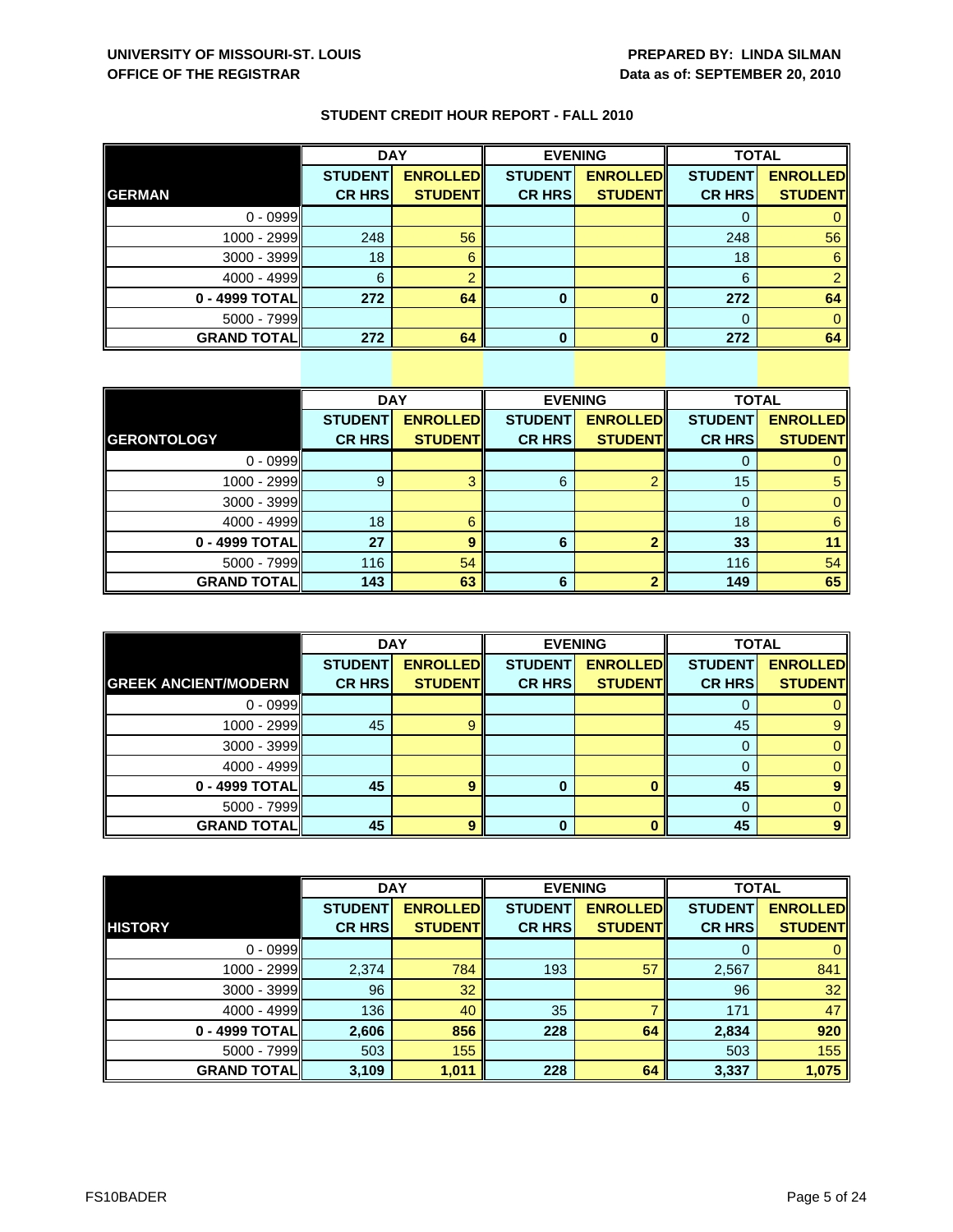|                    | <b>DAY</b>                      |                                   | <b>EVENING</b>                  |                                   | <b>TOTAL</b>                    |                                   |
|--------------------|---------------------------------|-----------------------------------|---------------------------------|-----------------------------------|---------------------------------|-----------------------------------|
| <b>HONORS</b>      | <b>STUDENT</b><br><b>CR HRS</b> | <b>ENROLLED</b><br><b>STUDENT</b> | <b>STUDENT</b><br><b>CR HRS</b> | <b>ENROLLED</b><br><b>STUDENT</b> | <b>STUDENT</b><br><b>CR HRS</b> | <b>ENROLLED</b><br><b>STUDENT</b> |
|                    |                                 |                                   |                                 |                                   |                                 |                                   |
| $0 - 0999$         |                                 |                                   |                                 |                                   |                                 |                                   |
| $1000 - 2999$      | 1,330                           | 440                               | 33                              | 11                                | 1,363                           | 451                               |
| $3000 - 3999$      | 567                             | 189                               |                                 |                                   | 567                             | 189                               |
| $4000 - 4999$      | 201                             | 108                               |                                 |                                   | 201                             | 108                               |
| 0 - 4999 TOTALI    | 2,098                           | 737                               | 33                              | 11                                | 2,131                           | 748                               |
| $5000 - 7999$      |                                 |                                   |                                 |                                   | $\Omega$                        |                                   |
| <b>GRAND TOTAL</b> | 2,098                           | 737                               | 33                              | 11                                | 2,131                           | 748                               |

|                          | <b>DAY</b>     |                 | <b>EVENING</b> |                 | <b>TOTAL</b>   |                 |
|--------------------------|----------------|-----------------|----------------|-----------------|----------------|-----------------|
|                          | <b>STUDENT</b> | <b>ENROLLED</b> | <b>STUDENT</b> | <b>ENROLLED</b> | <b>STUDENT</b> | <b>ENROLLED</b> |
| <b>INTERDISCIPLINARY</b> | <b>CR HRS</b>  | <b>STUDENT</b>  | <b>CR HRS</b>  | <b>STUDENT</b>  | <b>CR HRS</b>  | <b>STUDENT</b>  |
| $0 - 0999$               |                |                 |                |                 |                |                 |
| 1000 - 2999              | 289            | 271             |                |                 | 289            | 271             |
| $3000 - 3999$            |                |                 |                |                 |                |                 |
| 4000 - 4999              |                |                 |                |                 |                |                 |
| 0 - 4999 TOTAL           | 289            | 271             | 0              |                 | 289            | 271             |
| $5000 - 7999$            |                |                 |                |                 |                |                 |
| <b>GRAND TOTAL</b>       | 289            | 271             | ŋ              | Ω               | 289            | 271             |

|                    | <b>DAY</b>     |                 |                | <b>EVENING</b>  | <b>TOTAL</b>   |                 |
|--------------------|----------------|-----------------|----------------|-----------------|----------------|-----------------|
|                    | <b>STUDENT</b> | <b>ENROLLED</b> | <b>STUDENT</b> | <b>ENROLLED</b> | <b>STUDENT</b> | <b>ENROLLED</b> |
| <b>ITALIAN</b>     | <b>CR HRS</b>  | <b>STUDENT</b>  | <b>CR HRS</b>  | <b>STUDENT</b>  | <b>CR HRS</b>  | <b>STUDENT</b>  |
| $0 - 0999$         |                |                 |                |                 |                |                 |
| 1000 - 2999        |                |                 |                |                 |                |                 |
| $3000 - 3999$      |                |                 |                |                 |                |                 |
| $4000 - 4999$      |                |                 |                |                 |                |                 |
| 0 - 4999 TOTAL     |                |                 |                |                 |                |                 |
| $5000 - 7999$      |                |                 |                |                 |                |                 |
| <b>GRAND TOTAL</b> |                |                 | 0              |                 | 0              |                 |

|                    | <b>DAY</b>     |                 | <b>EVENING</b> |                 | <b>TOTAL</b>   |                 |
|--------------------|----------------|-----------------|----------------|-----------------|----------------|-----------------|
|                    | <b>STUDENT</b> | <b>ENROLLED</b> | <b>STUDENT</b> | <b>ENROLLED</b> | <b>STUDENT</b> | <b>ENROLLED</b> |
| <b>JAPANESE</b>    | <b>CR HRS</b>  | <b>STUDENT</b>  | <b>CR HRS</b>  | <b>STUDENT</b>  | <b>CR HRS</b>  | <b>STUDENT</b>  |
| $0 - 0999$         |                |                 |                |                 | O              | 0               |
| 1000 - 2999        | 289            | 59              |                |                 | 289            | 59              |
| $3000 - 3999$      | 24             | 8               |                |                 | 24             | 8               |
| $4000 - 4999$      | 6              | $\Omega$        |                |                 | 6              | $\mathcal{P}$   |
| $0 - 4999$ TOTAL   | 319            | 69              | $\bf{0}$       |                 | 319            | 69              |
| $5000 - 7999$      |                |                 |                |                 | $\Omega$       | $\mathbf{0}$    |
| <b>GRAND TOTAL</b> | 319            | 69              | O              |                 | 319            | 69              |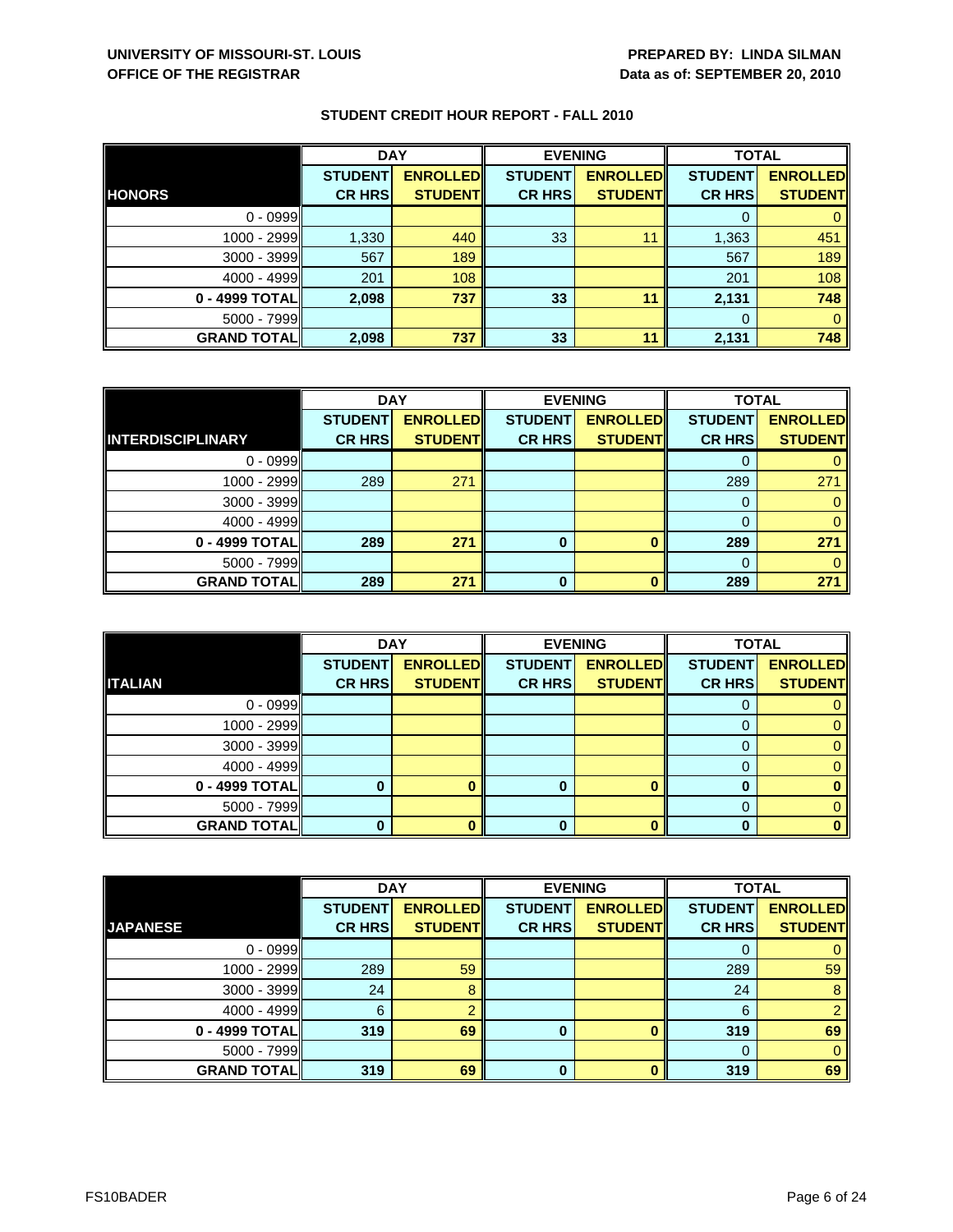|                    | <b>DAY</b>     |                 | <b>EVENING</b> |                 | <b>TOTAL</b>   |                 |
|--------------------|----------------|-----------------|----------------|-----------------|----------------|-----------------|
|                    | <b>STUDENT</b> | <b>ENROLLED</b> | <b>STUDENT</b> | <b>ENROLLED</b> | <b>STUDENT</b> | <b>ENROLLED</b> |
| LATIN              | <b>CR HRS</b>  | <b>STUDENT</b>  | <b>CR HRS</b>  | <b>STUDENT</b>  | <b>CR HRS</b>  | <b>STUDENT</b>  |
| $0 - 0999$         |                |                 |                |                 |                |                 |
| $1000 - 2999$      | 121            | 29              |                |                 | 121            | 29              |
| $3000 - 3999$      |                |                 |                |                 | 0              |                 |
| $4000 - 4999$      |                |                 |                |                 |                |                 |
| 0 - 4999 TOTAL     | 121            | 29              | 0              |                 | 121            | 29              |
| $5000 - 7999$      |                |                 |                |                 |                |                 |
| <b>GRAND TOTAL</b> | 121            | 29              | $\bf{0}$       |                 | 121            | 29              |

|                    | <b>DAY</b>     |                 |                | <b>EVENING</b>  | <b>TOTAL</b>   |                 |
|--------------------|----------------|-----------------|----------------|-----------------|----------------|-----------------|
|                    | <b>STUDENT</b> | <b>ENROLLED</b> | <b>STUDENT</b> | <b>ENROLLED</b> | <b>STUDENT</b> | <b>ENROLLED</b> |
| <b>MATHEMATICS</b> | <b>CR HRS</b>  | <b>STUDENT</b>  | <b>CR HRS</b>  | <b>STUDENT</b>  | <b>CR HRS</b>  | <b>STUDENT</b>  |
| $0 - 0999$         | 177            | 59              | 75             | 25              | 252            | 84              |
| $1000 - 2999$      | 4,244          | 1,309           | 1,885          | 587             | 6,129          | 1,896           |
| $3000 - 3999$      | 57             | 19              | 111            | 37              | 168            | 56              |
| $4000 - 4999$      | 222            | 74              | 216            | 72              | 438            | 146             |
| 0 - 4999 TOTAL     | 4,700          | 1,461           | 2,287          | 721             | 6,987          | 2,182           |
| $5000 - 7999$      | 70             | 25              |                |                 | 70             | 25              |
| <b>GRAND TOTAL</b> | 4,770          | 1,486           | 2,287          | 721             | 7,057          | 2,207           |

|                    | <b>DAY</b>     |                 | <b>EVENING</b> |                 | <b>TOTAL</b>   |                 |
|--------------------|----------------|-----------------|----------------|-----------------|----------------|-----------------|
|                    | <b>STUDENT</b> | <b>ENROLLED</b> | <b>STUDENT</b> | <b>ENROLLED</b> | <b>STUDENT</b> | <b>ENROLLED</b> |
| <b>PHILOSOPHY</b>  | <b>CR HRS</b>  | <b>STUDENT</b>  | <b>CR HRS</b>  | <b>STUDENT</b>  | <b>CR HRS</b>  | <b>STUDENT</b>  |
| $0 - 0999$         |                |                 |                |                 |                |                 |
| $1000 - 2999$      | 2,007          | 669             | 168            | 56              | 2,175          | 725             |
| 3000 - 3999        | 339            | 113             |                |                 | 339            | 113             |
| $4000 - 4999$      | 288            | 96              |                |                 | 288            | 96              |
| 0 - 4999 TOTAL     | 2,634          | 878             | 168            | 56              | 2,802          | 934             |
| $5000 - 7999$      | 138            | 46              |                |                 | 138            | 46              |
| <b>GRAND TOTAL</b> | 2,772          | 924             | 168            | 56              | 2,940          | 980             |

|                    | <b>DAY</b>     |                 | <b>EVENING</b> |                 | <b>TOTAL</b>   |                 |
|--------------------|----------------|-----------------|----------------|-----------------|----------------|-----------------|
|                    | <b>STUDENT</b> | <b>ENROLLED</b> | <b>STUDENT</b> | <b>ENROLLED</b> | <b>STUDENT</b> | <b>ENROLLED</b> |
| <b>PHYSICS</b>     | <b>CR HRS</b>  | <b>STUDENT</b>  | <b>CR HRS</b>  | <b>STUDENT</b>  | <b>CR HRS</b>  | <b>STUDENT</b>  |
| $0 - 0999$         |                |                 |                |                 | 0              | $\mathbf{0}$    |
| 1000 - 2999        | 883            | 231             | 215            | 47              | 1,098          | 278             |
| 3000 - 3999        | 87             | 29              |                |                 | 87             | 29              |
| $4000 - 4999$      | 114            | 38              |                |                 | 114            | 38              |
| 0 - 4999 TOTAL     | 1,084          | 298             | 215            | 47              | 1,299          | 345             |
| 5000 - 7999        | 109            | 37              |                |                 | 109            | 37              |
| <b>GRAND TOTAL</b> | 1,193          | 335             | 215            | 47              | 1,408          | 382             |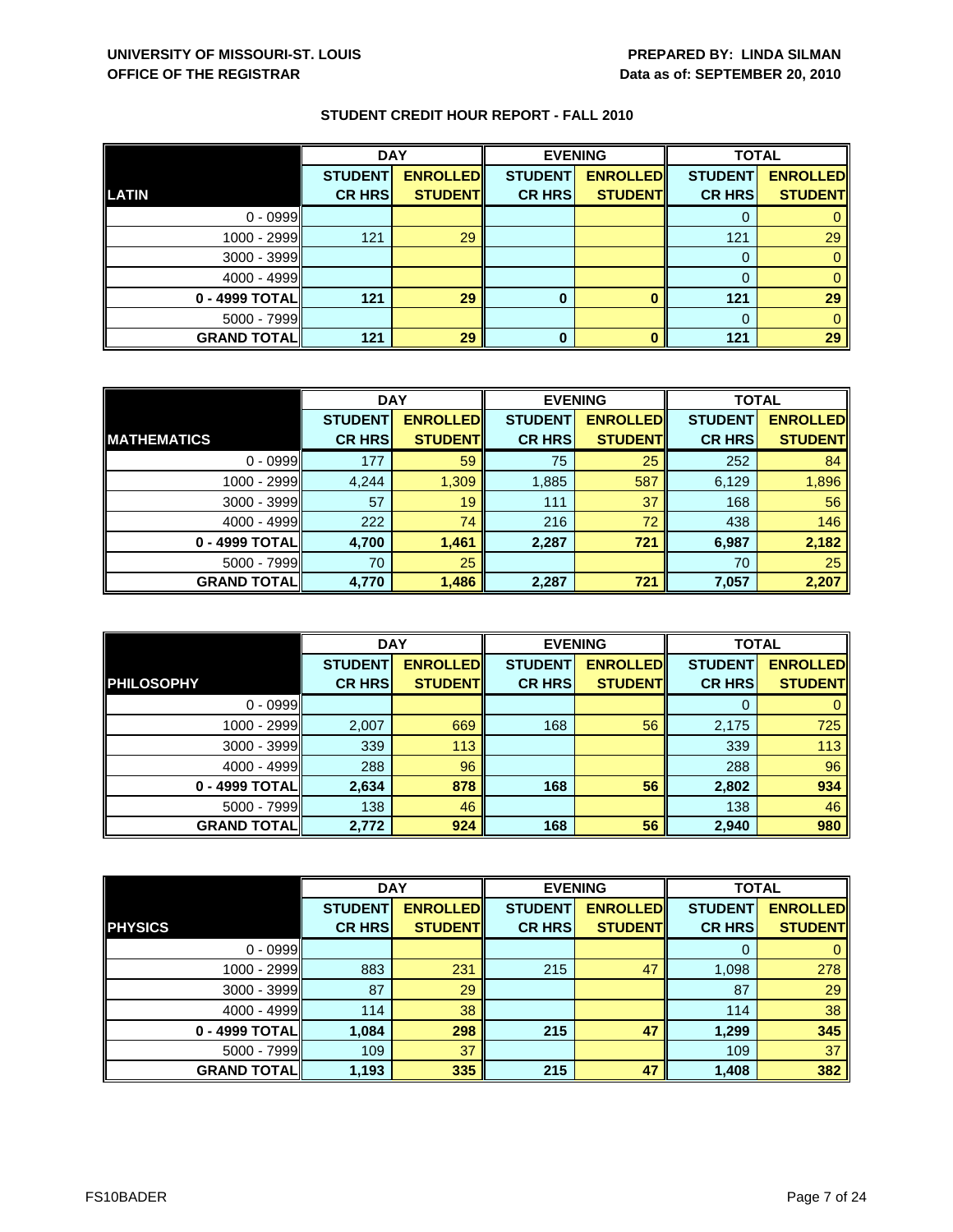|                          | <b>DAY</b>     |                 | <b>EVENING</b> |                 | <b>TOTAL</b>   |                 |
|--------------------------|----------------|-----------------|----------------|-----------------|----------------|-----------------|
|                          | <b>STUDENT</b> | <b>ENROLLED</b> | <b>STUDENT</b> | <b>ENROLLED</b> | <b>STUDENT</b> | <b>ENROLLED</b> |
| <b>POLITICAL SCIENCE</b> | <b>CR HRS</b>  | <b>STUDENT</b>  | <b>CR HRS</b>  | <b>STUDENT</b>  | <b>CR HRS</b>  | <b>STUDENT</b>  |
| $0 - 0999$               |                |                 |                |                 |                |                 |
| 1000 - 2999              | 1,446          | 482             | 132            | 44              | 1,578          | 526             |
| $3000 - 3999$            | 370            | 124             |                |                 | 370            | 124             |
| $4000 - 4999$            | 27             | 27              | 114            | 38              | 141            | 65              |
| 0 - 4999 TOTAL           | 1,843          | 633             | 246            | 82              | 2,089          | 715             |
| $5000 - 7999$            | 263            | 102             |                |                 | 263            | 102             |
| <b>GRAND TOTAL</b>       | 2,106          | 735             | 246            | 82              | 2,352          | 817             |

|                    | <b>DAY</b>     |                 |                | <b>EVENING</b>  |                | <b>TOTAL</b>    |  |
|--------------------|----------------|-----------------|----------------|-----------------|----------------|-----------------|--|
|                    | <b>STUDENT</b> | <b>ENROLLED</b> | <b>STUDENT</b> | <b>ENROLLED</b> | <b>STUDENT</b> | <b>ENROLLED</b> |  |
| <b>PSYCHOLOGY</b>  | <b>CR HRS</b>  | <b>STUDENT</b>  | <b>CR HRS</b>  | <b>STUDENT</b>  | <b>CR HRS</b>  | <b>STUDENT</b>  |  |
| $0 - 0999$         |                |                 |                |                 |                |                 |  |
| 1000 - 2999        | 3,658          | 1,277           | 591            | 197             | 4,249          | 1,474           |  |
| $3000 - 3999$      | 811            | 275             | 45             | 15              | 856            | 290             |  |
| $4000 - 4999$      | 576            | 214             |                |                 | 576            | 214             |  |
| 0 - 4999 TOTAL     | 5,045          | 1,766           | 636            | 212             | 5,681          | 1,978           |  |
| $5000 - 7999$      | 558            | 240             |                |                 | 558            | 240             |  |
| <b>GRAND TOTAL</b> | 5,603          | 2,006           | 636            | 212             | 6,239          | 2,218           |  |

|                                        | <b>DAY</b>                      |                                   |                                 | <b>EVENING</b>                    | <b>TOTAL</b>                    |                                   |
|----------------------------------------|---------------------------------|-----------------------------------|---------------------------------|-----------------------------------|---------------------------------|-----------------------------------|
| <b>SCHOOL OF</b><br><b>SOCIAL WORK</b> | <b>STUDENT</b><br><b>CR HRS</b> | <b>ENROLLED</b><br><b>STUDENT</b> | <b>STUDENT</b><br><b>CR HRS</b> | <b>ENROLLED</b><br><b>STUDENT</b> | <b>STUDENT</b><br><b>CR HRS</b> | <b>ENROLLED</b><br><b>STUDENT</b> |
|                                        |                                 |                                   |                                 |                                   |                                 |                                   |
| $0 - 0999$                             |                                 |                                   |                                 |                                   | O                               |                                   |
| 1000 - 2999                            | 263                             | 109                               | 139                             | 61                                | 402                             | 170                               |
| $3000 - 3999$                          | 411                             | 137                               | 189                             | 63                                | 600                             | 200                               |
| $4000 - 4999$                          | 484                             | 196                               | 88                              | 32                                | 572                             | 228                               |
| 0 - 4999 TOTAL                         | 1,158                           | 442                               | 416                             | 156                               | 1,574                           | 598                               |
| $5000 - 7999$                          | 951                             | 364                               |                                 |                                   | 951                             | 364                               |
| <b>GRAND TOTALI</b>                    | 2,109                           | 806                               | 416                             | 156                               | 2,525                           | 962                               |

|                    | <b>DAY</b>     |                 |                | <b>EVENING</b>  | <b>TOTAL</b>   |                 |
|--------------------|----------------|-----------------|----------------|-----------------|----------------|-----------------|
|                    | <b>STUDENT</b> | <b>ENROLLED</b> | <b>STUDENT</b> | <b>ENROLLED</b> | <b>STUDENT</b> | <b>ENROLLED</b> |
| <b>SOCIOLOGY</b>   | <b>CR HRS</b>  | <b>STUDENT</b>  | <b>CR HRS</b>  | <b>STUDENT</b>  | <b>CR HRS</b>  | <b>STUDENT</b>  |
| $0 - 0999$         |                |                 |                |                 | 0              | 0               |
| 1000 - 2999        | 999            | 333             | 72             | 24              | 1,071          | 357             |
| $3000 - 3999$      | 219            | 73              | 63             | 21              | 282            | 94              |
| $4000 - 4999$      | 264            | 88              | 18             | 6               | 282            | 94              |
| 0 - 4999 TOTAL     | 1,482          | 494             | 153            | 51              | 1,635          | 545             |
| $5000 - 7999$      | 18             | 6               |                |                 | 18             | 6               |
| <b>GRAND TOTAL</b> | 1,500          | 500             | 153            | 51              | 1,653          | 551             |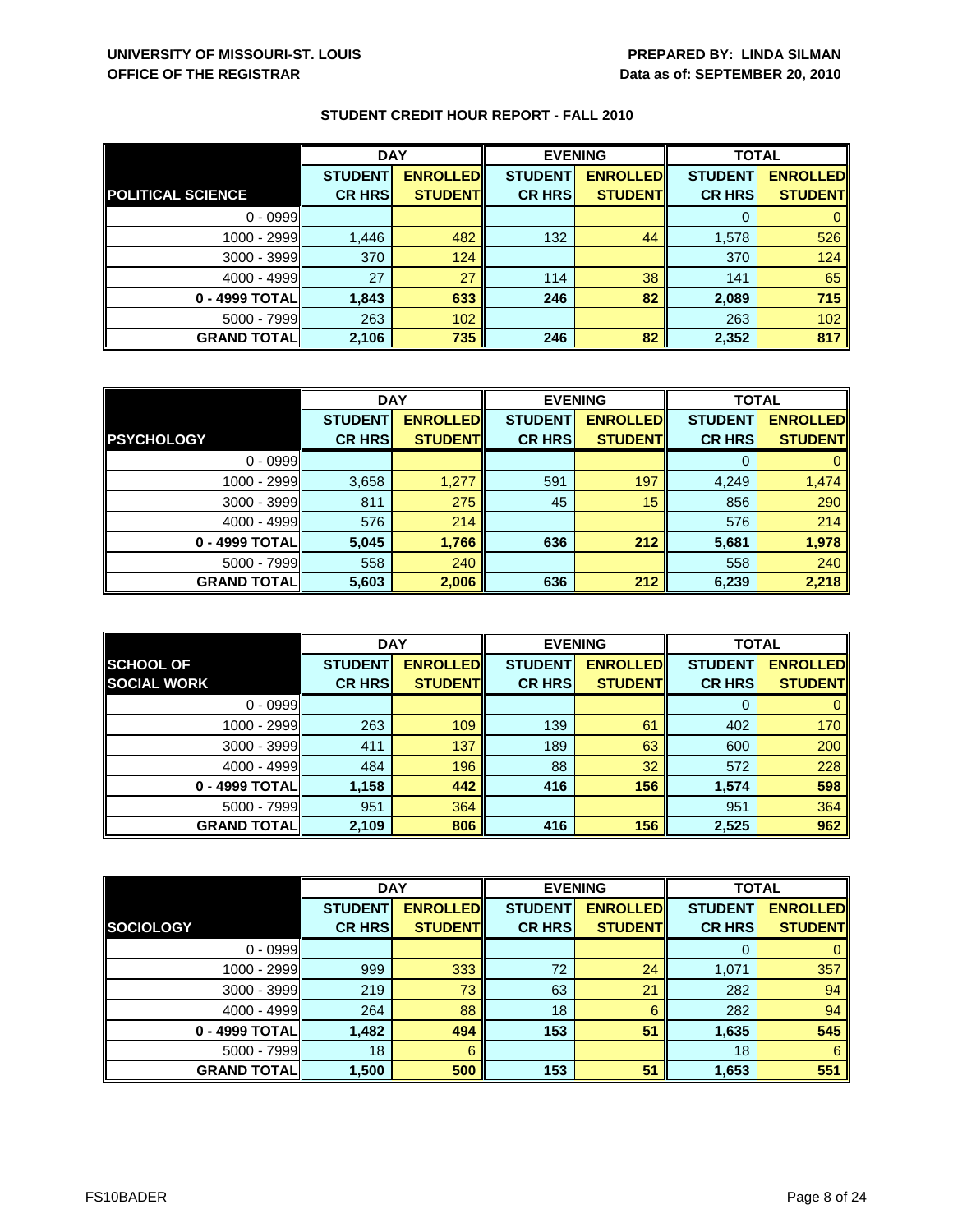|                    | <b>DAY</b>     |                 | <b>EVENING</b> |                 | <b>TOTAL</b>   |                 |
|--------------------|----------------|-----------------|----------------|-----------------|----------------|-----------------|
|                    | <b>STUDENT</b> | <b>ENROLLED</b> | <b>STUDENT</b> | <b>ENROLLED</b> | <b>STUDENT</b> | <b>ENROLLED</b> |
| <b>SPANISH</b>     | <b>CR HRS</b>  | <b>STUDENT</b>  | <b>CR HRS</b>  | <b>STUDENT</b>  | <b>CR HRS</b>  | <b>STUDENT</b>  |
| $0 - 0999$         |                |                 |                |                 |                |                 |
| 1000 - 2999        | 1,292          | 330             | 268            | 58              | 1,560          | 388             |
| $3000 - 3999$      | 165            | 55              |                |                 | 165            | 55              |
| $4000 - 4999$      | 63             | 21              | 39             | 13              | 102            | 34              |
| 0 - 4999 TOTAL     | 1,520          | 406             | 307            | 71              | 1,827          | 477             |
| $5000 - 7999$      | 57             | 19              |                |                 | 57             | 19              |
| <b>GRAND TOTAL</b> | 1,577          | 425             | 307            | 71              | 1,884          | 496             |

|                             | <b>DAY</b>     |                 | <b>EVENING</b> |                 | <b>TOTAL</b>   |                 |
|-----------------------------|----------------|-----------------|----------------|-----------------|----------------|-----------------|
| <b>WOMEN'S &amp; GENDER</b> | <b>STUDENT</b> | <b>ENROLLED</b> | <b>STUDENT</b> | <b>ENROLLED</b> | <b>STUDENT</b> | <b>ENROLLED</b> |
| <b>STUDIES</b>              | <b>CR HRS</b>  | <b>STUDENT</b>  | <b>CR HRS</b>  | <b>STUDENT</b>  | <b>CR HRS</b>  | <b>STUDENT</b>  |
| $0 - 0999$                  |                |                 |                |                 |                |                 |
| $1000 - 2999$               | 240            | 80              |                |                 | 240            | 80              |
| 3000 - 3999                 |                |                 |                |                 | 3              |                 |
| $4000 - 4999$               | 18             |                 |                |                 | 18             |                 |
| 0 - 4999 TOTAL              | 261            | 87              | 0              |                 | 261            | 87              |
| $5000 - 7999$               | 18             | 6               |                |                 | 18             | 6               |
| <b>GRAND TOTAL</b>          | 279            | 93              | 0              |                 | 279            | 93              |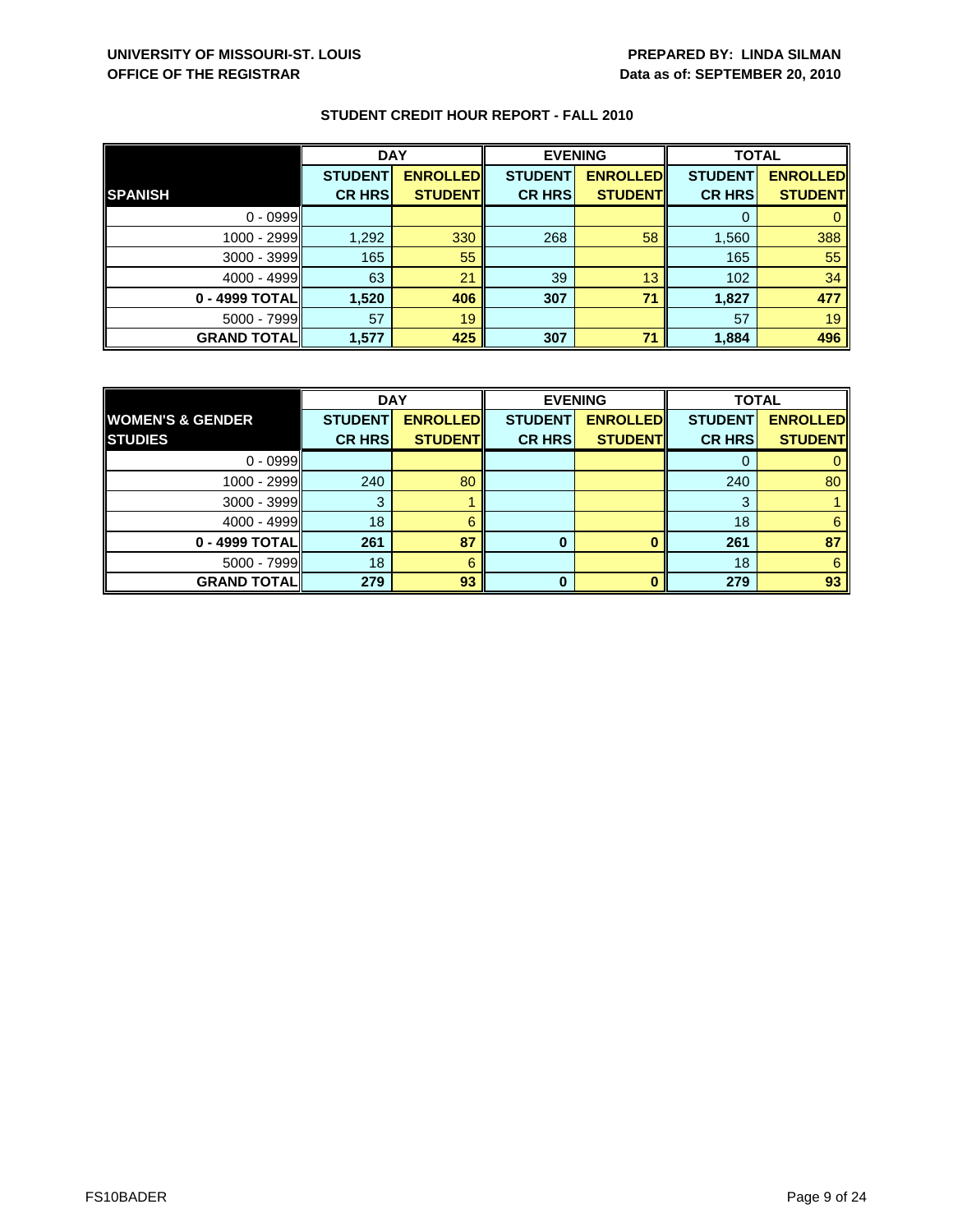|                      | <b>DAY</b>     |                 | <b>EVENING</b> |                 | <b>TOTAL</b>   |                 |
|----------------------|----------------|-----------------|----------------|-----------------|----------------|-----------------|
|                      | <b>STUDENT</b> | <b>ENROLLED</b> | <b>STUDENT</b> | <b>ENROLLED</b> | <b>STUDENT</b> | <b>ENROLLED</b> |
| <b>APPLIED MUSIC</b> | <b>CR HRS</b>  | <b>STUDENT</b>  | <b>CR HRS</b>  | <b>STUDENT</b>  | <b>CR HRS</b>  | <b>STUDENT</b>  |
| $0 - 0999$           |                |                 |                |                 | 0              |                 |
| $1000 - 2999$        | 84             | 84              |                |                 | 84             | 84              |
| $3000 - 3999$        | 22             | 22              |                |                 | 22             | 22              |
| $4000 - 4999$        | 46             | 23              |                |                 | 46             | 23              |
| 0 - 4999 TOTAL       | 152            | 129             | 0              |                 | 152            | 129             |
| $5000 - 7999$        |                |                 |                |                 | $\Omega$       |                 |
| <b>GRAND TOTAL</b>   | 152            | 129             | 0              |                 | 152            | 129             |

|                      | <b>DAY</b>     |                 | <b>EVENING</b> |                 | <b>TOTAL</b>   |                 |
|----------------------|----------------|-----------------|----------------|-----------------|----------------|-----------------|
|                      | <b>STUDENT</b> | <b>ENROLLED</b> | <b>STUDENT</b> | <b>ENROLLED</b> | <b>STUDENT</b> | <b>ENROLLED</b> |
| <b>ART EDUCATION</b> | <b>CR HRS</b>  | <b>STUDENT</b>  | <b>CR HRS</b>  | <b>STUDENT</b>  | <b>CR HRS</b>  | <b>STUDENT</b>  |
| $0 - 0999$           |                |                 |                |                 |                |                 |
| 1000 - 2999          | 180            | 60              |                |                 | 180            | 60              |
| $3000 - 3999$        |                |                 |                |                 | O              |                 |
| $4000 - 4999$        | 72             | 24              | 6              | റ               | 78             | 26              |
| 0 - 4999 TOTAL       | 252            | 84              | 6              | າ               | 258            | 86              |
| $5000 - 7999$        | 33             | 11              |                |                 | 33             |                 |
| <b>GRAND TOTAL</b>   | 285            | 95              | 6              | ົ               | 291            | 97              |

|                     | <b>DAY</b>                      |                                   |                                 | <b>EVENING</b>                    | <b>TOTAL</b>                    |                                   |
|---------------------|---------------------------------|-----------------------------------|---------------------------------|-----------------------------------|---------------------------------|-----------------------------------|
| <b>ART HISTORY</b>  | <b>STUDENT</b><br><b>CR HRS</b> | <b>ENROLLED</b><br><b>STUDENT</b> | <b>STUDENT</b><br><b>CR HRS</b> | <b>ENROLLED</b><br><b>STUDENT</b> | <b>STUDENT</b><br><b>CR HRS</b> | <b>ENROLLED</b><br><b>STUDENT</b> |
|                     |                                 |                                   |                                 |                                   |                                 |                                   |
| $0 - 0999$          |                                 |                                   |                                 |                                   | O                               |                                   |
| 1000 - 2999         | 1,401                           | 467                               | 264                             | 88                                | 1,665                           | 555                               |
| $3000 - 3999$       | 185                             | 62                                |                                 |                                   | 185                             | 62                                |
| $4000 - 4999$       | 93                              | 31                                |                                 |                                   | 93                              | 31                                |
| 0 - 4999 TOTAL      | 1,679                           | 560                               | 264                             | 88                                | 1,943                           | 648                               |
| $5000 - 7999$       |                                 |                                   |                                 |                                   | $\Omega$                        | 0                                 |
| <b>GRAND TOTALI</b> | 1,679                           | 560                               | 264                             | 88                                | 1,943                           | 648                               |

|                      | <b>DAY</b>     |                 | <b>EVENING</b> |                 | <b>TOTAL</b>   |                 |
|----------------------|----------------|-----------------|----------------|-----------------|----------------|-----------------|
|                      | <b>STUDENT</b> | <b>ENROLLED</b> | <b>STUDENT</b> | <b>ENROLLED</b> | <b>STUDENT</b> | <b>ENROLLED</b> |
| <b>COMMUNICATION</b> | <b>CR HRS</b>  | <b>STUDENT</b>  | <b>CR HRS</b>  | <b>STUDENT</b>  | <b>CR HRS</b>  | <b>STUDENT</b>  |
| $0 - 0999$           |                |                 |                |                 | 0              | $\mathbf{0}$    |
| 1000 - 2999          | 2,337          | 779             | 81             | 27              | 2,418          | 806             |
| 3000 - 3999          | 1,026          | 342             | 30             | 10              | 1,056          | 352             |
| $4000 - 4999$        | 243            | 74              |                |                 | 243            | 74              |
| 0 - 4999 TOTAL       | 3,606          | 1,195           | 111            | 37              | 3,717          | 1,232           |
| $5000 - 7999$        | 133            | 45              |                |                 | 133            | 45              |
| <b>GRAND TOTAL</b>   | 3,739          | 1,240           | 111            | 37              | 3,850          | 1,277           |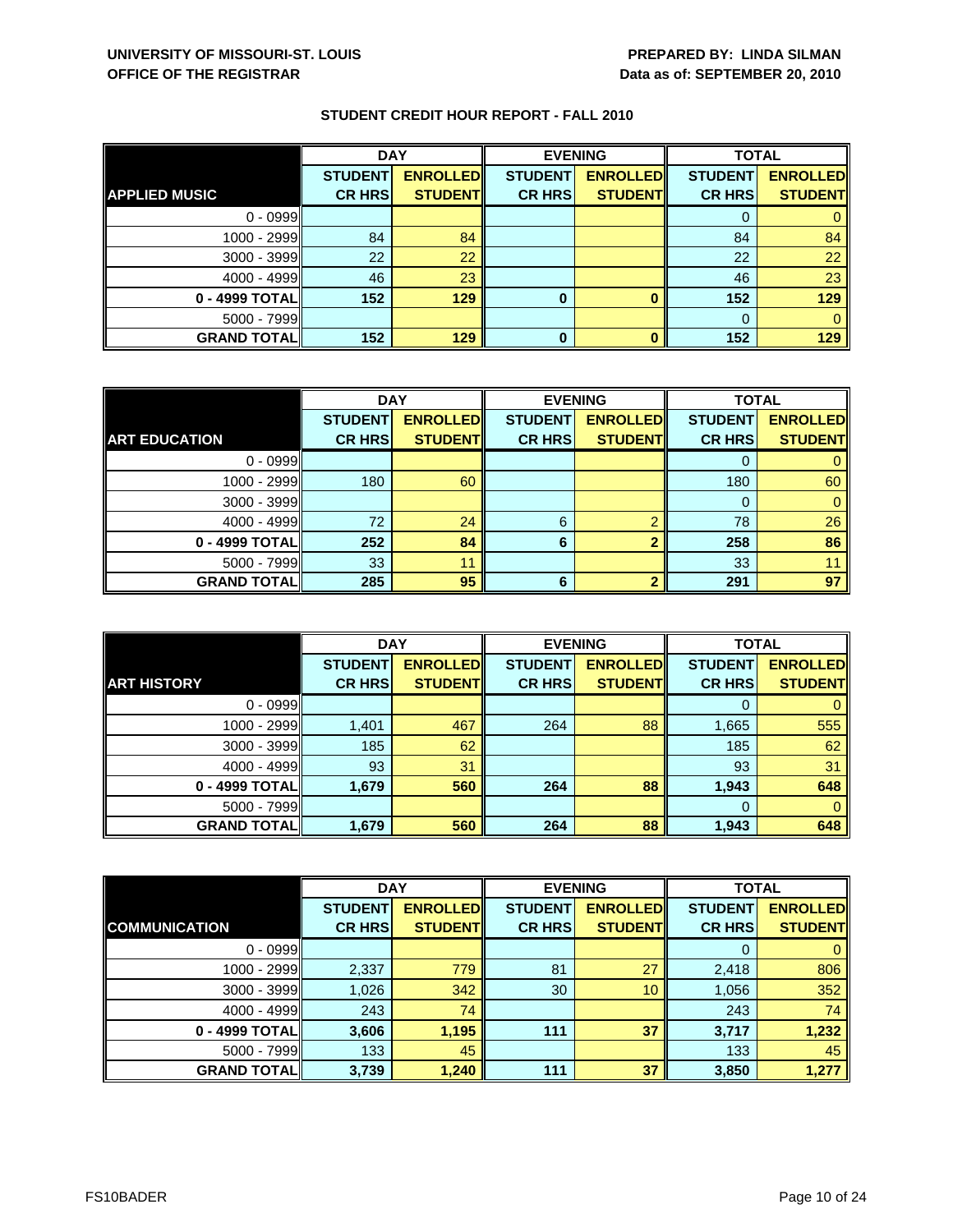|                    | <b>DAY</b>     |                 | <b>EVENING</b> |                 | <b>TOTAL</b>   |                 |
|--------------------|----------------|-----------------|----------------|-----------------|----------------|-----------------|
| <b>ENSEMBLE</b>    | <b>STUDENT</b> | <b>ENROLLED</b> | <b>STUDENT</b> | <b>ENROLLED</b> | <b>STUDENT</b> | <b>ENROLLED</b> |
| <b>PERFORMANCE</b> | <b>CR HRS</b>  | <b>STUDENT</b>  | <b>CR HRS</b>  | <b>STUDENT</b>  | <b>CR HRS</b>  | <b>STUDENT</b>  |
| $0 - 0999$         |                |                 |                |                 |                |                 |
| 1000 - 2999        | 248            | 248             | 9              | 9               | 257            | 257             |
| $3000 - 3999$      |                |                 |                |                 | 0              |                 |
| $4000 - 4999$      | 8              |                 |                |                 | 8              |                 |
| 0 - 4999 TOTAL     | 256            | 256             | 9              | 9               | 265            | 265             |
| $5000 - 7999$      |                |                 |                |                 | 2              |                 |
| <b>GRAND TOTAL</b> | 258            | 258             | 9              | 9               | 267            | 267             |

|                      | <b>DAY</b>     |                 |                | <b>EVENING</b>  | <b>TOTAL</b>   |                 |
|----------------------|----------------|-----------------|----------------|-----------------|----------------|-----------------|
|                      | <b>STUDENT</b> | <b>ENROLLED</b> | <b>STUDENT</b> | <b>ENROLLED</b> | <b>STUDENT</b> | <b>ENROLLED</b> |
| <b>MEDIA STUDIES</b> | <b>CR HRS</b>  | <b>STUDENT</b>  | <b>CR HRS</b>  | <b>STUDENT</b>  | <b>CR HRS</b>  | <b>STUDENT</b>  |
| $0 - 0999$           |                |                 |                |                 |                |                 |
| 1000 - 2999          | 1,537          | 513             |                |                 | 1,537          | 513             |
| $3000 - 3999$        | 334            | 101             |                |                 | 334            | 101             |
| $4000 - 4999$        | 21             |                 | 48             | 16              | 69             | 23              |
| 0 - 4999 TOTAL       | 1,892          | 621             | 48             | 16              | 1,940          | 637             |
| $5000 - 7999$        |                |                 |                |                 | 0              |                 |
| <b>GRAND TOTAL</b>   | 1,892          | 621             | 48             | 16              | 1,940          | 637             |

|                        | <b>DAY</b>     |                 |                | <b>EVENING</b>  | <b>TOTAL</b>   |                 |
|------------------------|----------------|-----------------|----------------|-----------------|----------------|-----------------|
|                        | <b>STUDENT</b> | <b>ENROLLED</b> | <b>STUDENT</b> | <b>ENROLLED</b> | <b>STUDENT</b> | <b>ENROLLED</b> |
| <b>MUSIC EDUCATION</b> | <b>CR HRS</b>  | <b>STUDENT</b>  | <b>CR HRS</b>  | <b>STUDENT</b>  | <b>CR HRS</b>  | <b>STUDENT</b>  |
| $0 - 0999$             |                |                 |                |                 | O              |                 |
| 1000 - 2999            |                |                 |                |                 |                | 0               |
| 3000 - 3999            | 214            | 75              | 42             | 14              | 256            | 89              |
| $4000 - 4999$          |                |                 |                |                 | 0              | 0               |
| 0 - 4999 TOTAL         | 214            | 75              | 42             | 14              | 256            | 89              |
| $5000 - 7999$          | 48             | 17              |                |                 | 48             | 17              |
| <b>GRAND TOTALI</b>    | 262            | 92              | 42             | 14              | 304            | 106             |

|                      | <b>DAY</b>     |                 |                | <b>EVENING</b>  | <b>TOTAL</b>   |                 |
|----------------------|----------------|-----------------|----------------|-----------------|----------------|-----------------|
|                      | <b>STUDENT</b> | <b>ENROLLED</b> | <b>STUDENT</b> | <b>ENROLLED</b> | <b>STUDENT</b> | <b>ENROLLED</b> |
| <b>MUSIC HISTORY</b> | <b>CR HRS</b>  | <b>STUDENT</b>  | <b>CR HRS</b>  | <b>STUDENT</b>  | <b>CR HRS</b>  | <b>STUDENT</b>  |
| $0 - 0999$           |                |                 |                |                 | 0              | 0               |
| 1000 - 2999          | 627            | 209             |                |                 | 627            | 209             |
| $3000 - 3999$        |                |                 |                |                 | 0              | $\mathbf{0}$    |
| 4000 - 4999          | 60             | 20              |                |                 | 60             | 20              |
| 0 - 4999 TOTAL       | 687            | 229             | 0              |                 | 687            | 229             |
| $5000 - 7999$        |                |                 |                |                 | $\Omega$       | $\mathbf{0}$    |
| <b>GRAND TOTAL</b>   | 687            | 229             | $\bf{0}$       | n               | 687            | 229             |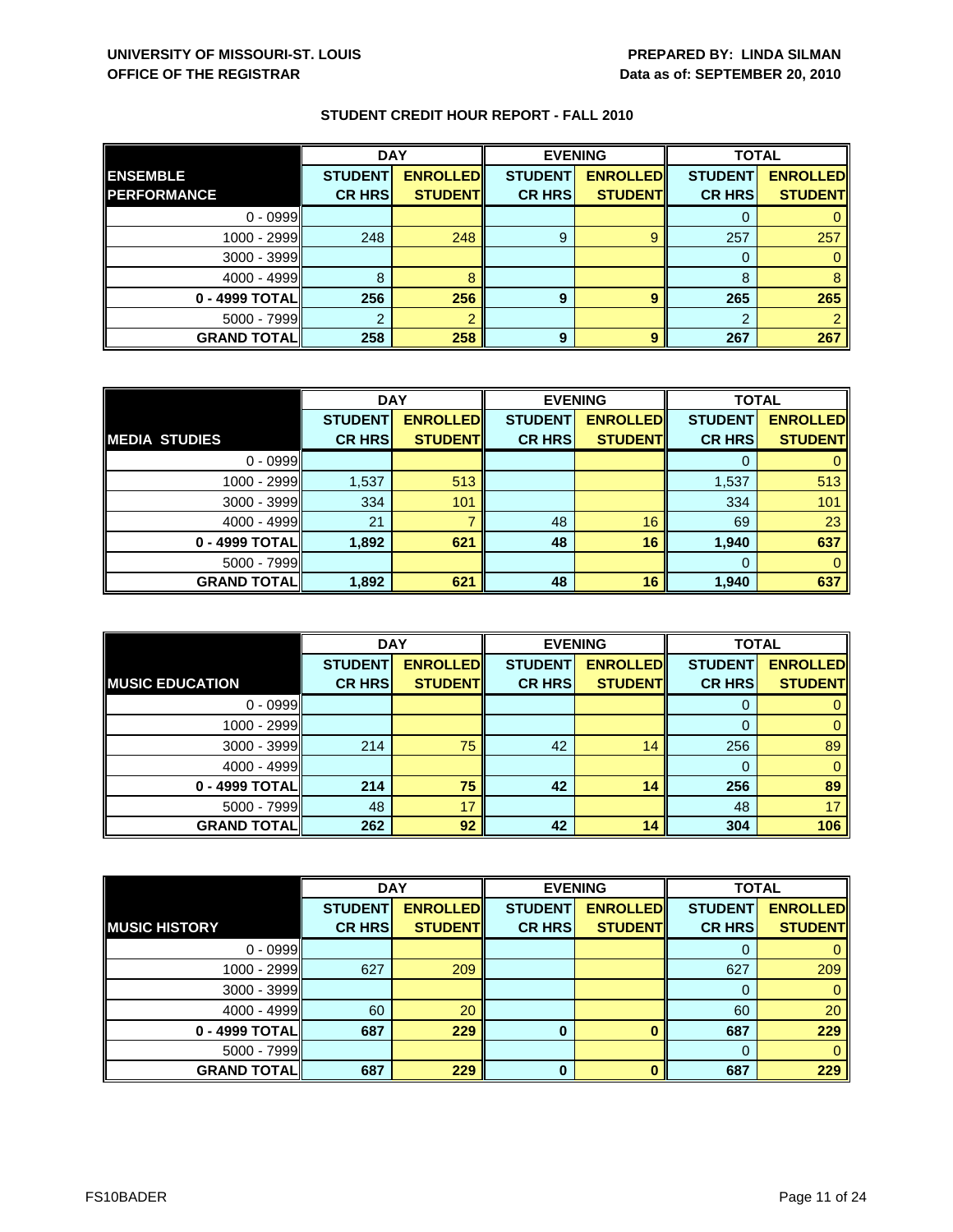|                    | <b>DAY</b>     |                 | <b>EVENING</b> |                 | <b>TOTAL</b>   |                 |
|--------------------|----------------|-----------------|----------------|-----------------|----------------|-----------------|
|                    | <b>STUDENT</b> | <b>ENROLLED</b> | <b>STUDENT</b> | <b>ENROLLED</b> | <b>STUDENT</b> | <b>ENROLLED</b> |
| <b>PEDAGOGY</b>    | <b>CR HRS</b>  | <b>STUDENT</b>  | <b>CR HRS</b>  | <b>STUDENT</b>  | <b>CR HRS</b>  | <b>STUDENT</b>  |
| $0 - 0999$         |                |                 |                |                 |                |                 |
| $1000 - 2999$      | 28             | 14              |                |                 | 28             | 14              |
| $3000 - 3999$      |                |                 |                |                 |                |                 |
| $4000 - 4999$      |                |                 |                |                 |                |                 |
| 0 - 4999 TOTAL     | 28             | 14              | 0              |                 | 28             | 14              |
| $5000 - 7999$      |                |                 |                |                 | $\Omega$       |                 |
| <b>GRAND TOTAL</b> | 28             | 14              | $\bf{0}$       |                 | 28             | 14              |

|                    | <b>DAY</b>     |                 | <b>EVENING</b> |                 | <b>TOTAL</b>   |                 |
|--------------------|----------------|-----------------|----------------|-----------------|----------------|-----------------|
|                    | <b>STUDENT</b> | <b>ENROLLED</b> | <b>STUDENT</b> | <b>ENROLLED</b> | <b>STUDENT</b> | <b>ENROLLED</b> |
| <b>PRACTICUM</b>   | <b>CR HRS</b>  | <b>STUDENT</b>  | <b>CR HRS</b>  | <b>STUDENT</b>  | <b>CR HRS</b>  | <b>STUDENT</b>  |
| $0 - 0999$         |                |                 |                |                 |                |                 |
| 1000 - 2999        | 65             | 65              |                |                 | 65             | 65              |
| 3000 - 3999        | 67             | 41              |                |                 | 67             | 41              |
| $4000 - 4999$      | З              |                 |                |                 | 3              |                 |
| 0 - 4999 TOTAL     | 135            | 108             | 0              |                 | 135            | 108             |
| 5000 - 7999        | 33             | 11              |                |                 | 33             |                 |
| <b>GRAND TOTAL</b> | 168            | 119             | O              |                 | 168            | 119             |

|                     | <b>DAY</b>                      |                                   |                                 | <b>EVENING</b>                    | <b>TOTAL</b>                    |                                   |
|---------------------|---------------------------------|-----------------------------------|---------------------------------|-----------------------------------|---------------------------------|-----------------------------------|
| <b>STUDIO ART</b>   | <b>STUDENT</b><br><b>CR HRS</b> | <b>ENROLLED</b><br><b>STUDENT</b> | <b>STUDENT</b><br><b>CR HRS</b> | <b>ENROLLED</b><br><b>STUDENT</b> | <b>STUDENT</b><br><b>CR HRS</b> | <b>ENROLLED</b><br><b>STUDENT</b> |
|                     |                                 |                                   |                                 |                                   |                                 |                                   |
| $0 - 0999$          |                                 |                                   |                                 |                                   | O                               |                                   |
| 1000 - 2999         | 1,287                           | 429                               | 306                             | 102                               | 1,593                           | 531                               |
| $3000 - 3999$       | 338                             | 112                               |                                 |                                   | 338                             | 112                               |
| $4000 - 4999$       | 198                             | 66                                |                                 |                                   | 198                             | 66                                |
| 0 - 4999 TOTAL      | 1,823                           | 607                               | 306                             | 102                               | 2,129                           | 709                               |
| $5000 - 7999$       |                                 |                                   |                                 |                                   | 0                               | 0                                 |
| <b>GRAND TOTALI</b> | 1,823                           | 607                               | 306                             | 102                               | 2,129                           | 709                               |

|                    | <b>DAY</b>     |                 |                | <b>EVENING</b>  | <b>TOTAL</b>   |                 |
|--------------------|----------------|-----------------|----------------|-----------------|----------------|-----------------|
|                    | <b>STUDENT</b> | <b>ENROLLED</b> | <b>STUDENT</b> | <b>ENROLLED</b> | <b>STUDENT</b> | <b>ENROLLED</b> |
| <b>THEATRE</b>     | <b>CR HRS</b>  | <b>STUDENT</b>  | <b>CR HRS</b>  | <b>STUDENT</b>  | <b>CR HRS</b>  | <b>STUDENT</b>  |
| $0 - 0999$         |                |                 |                |                 | O              |                 |
| 1000 - 2999        |                |                 |                |                 |                | 0               |
| $3000 - 3999$      |                |                 |                |                 | 0              | 0               |
| $4000 - 4999$      |                |                 |                |                 | 0              | 0               |
| 0 - 4999 TOTAL     |                |                 | 0              |                 | 0              | 0               |
| 5000 - 7999        |                |                 |                |                 | 0              | 0.              |
| <b>GRAND TOTAL</b> |                |                 | ŋ              |                 | n              | $\bf{0}$        |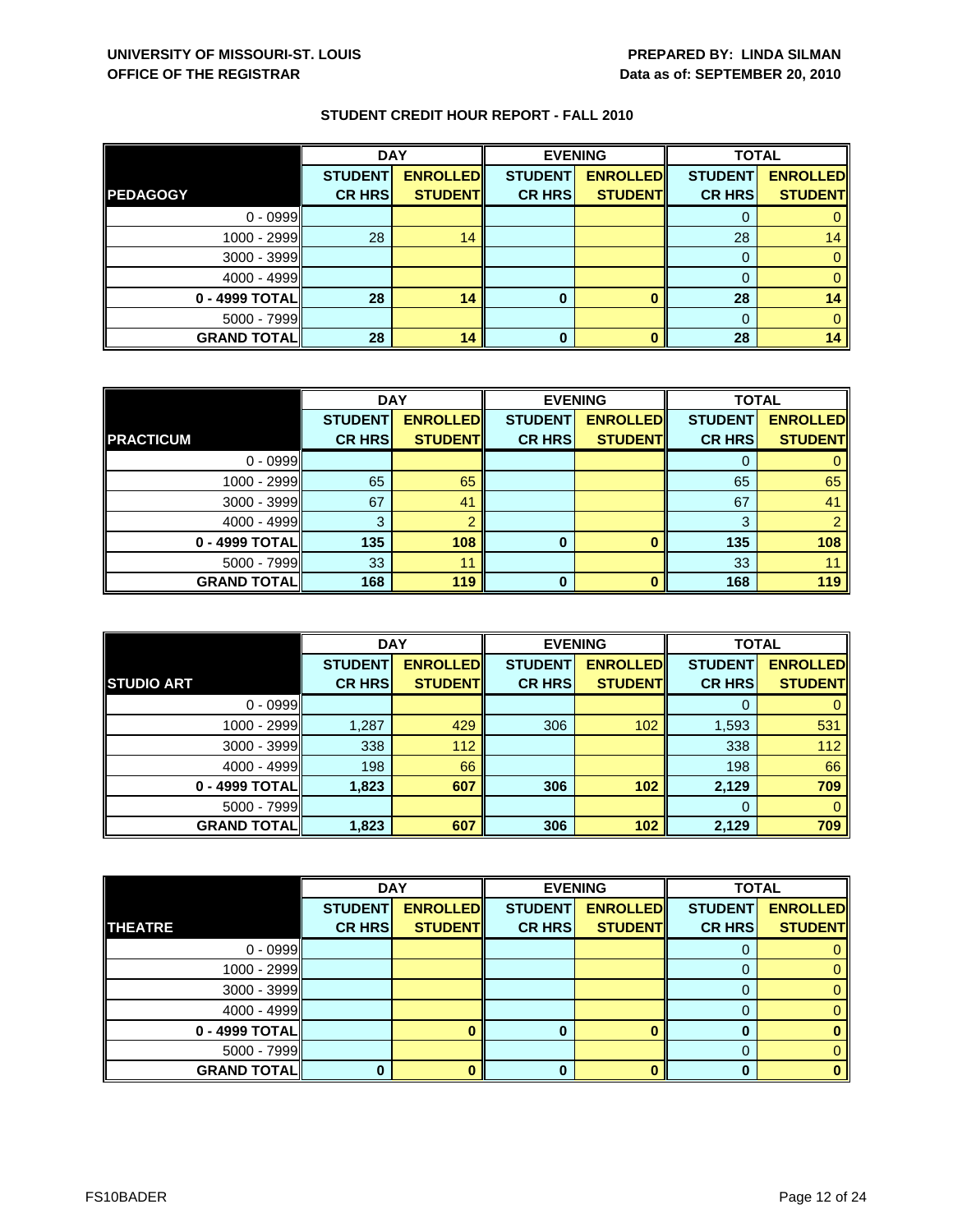|                          | <b>DAY</b>     |                 | <b>EVENING</b> |                 | <b>TOTAL</b>   |                 |
|--------------------------|----------------|-----------------|----------------|-----------------|----------------|-----------------|
|                          | <b>STUDENT</b> | <b>ENROLLED</b> | <b>STUDENT</b> | <b>ENROLLED</b> | <b>STUDENT</b> | <b>ENROLLED</b> |
| <b>THEATRE AND DANCE</b> | <b>CR HRS</b>  | <b>STUDENT</b>  | <b>CR HRS</b>  | <b>STUDENT</b>  | <b>CR HRS</b>  | <b>STUDENT</b>  |
| $0 - 0999$               |                |                 |                |                 |                |                 |
| 1000 - 2999              | 842            | 300             | 60             | 20              | 902            | 320             |
| $3000 - 3999$            | 70             | 26              |                |                 | 70             | 26              |
| $4000 - 4999$            | 16             | 6               |                |                 | 16             | 6               |
| 0 - 4999 TOTAL           | 928            | 332             | 60             | 20              | 988            | 352             |
| $5000 - 7999$            |                |                 |                |                 | $\Omega$       |                 |
| <b>GRAND TOTAL</b>       | 928            | 332             | 60             | 20              | 988            | 352             |

|                                 | <b>DAY</b>     |                 | <b>EVENING</b> |                 | <b>TOTAL</b>   |                 |
|---------------------------------|----------------|-----------------|----------------|-----------------|----------------|-----------------|
|                                 | <b>STUDENT</b> | <b>ENROLLED</b> | <b>STUDENT</b> | <b>ENROLLED</b> | <b>STUDENT</b> | <b>ENROLLED</b> |
| <b>THEORY &amp; COMPOSITION</b> | <b>CR HRS</b>  | <b>STUDENT</b>  | <b>CR HRS</b>  | <b>STUDENT</b>  | <b>CR HRS</b>  | <b>STUDENT</b>  |
| $0 - 0999$                      |                |                 |                |                 |                |                 |
| $1000 - 2999$                   | 200            | 108             |                |                 | 200            | 108             |
| $3000 - 3999$                   | 20             | 10              |                |                 | 20             | 10 <sup>°</sup> |
| $4000 - 4999$                   | З              |                 |                |                 | 3              |                 |
| 0 - 4999 TOTAL                  | 223            | 119             | 0              |                 | 223            | 119             |
| $5000 - 7999$                   |                |                 |                |                 |                |                 |
| <b>GRAND TOTAL</b>              | 223            | 119             | ŋ              |                 | 223            | 119             |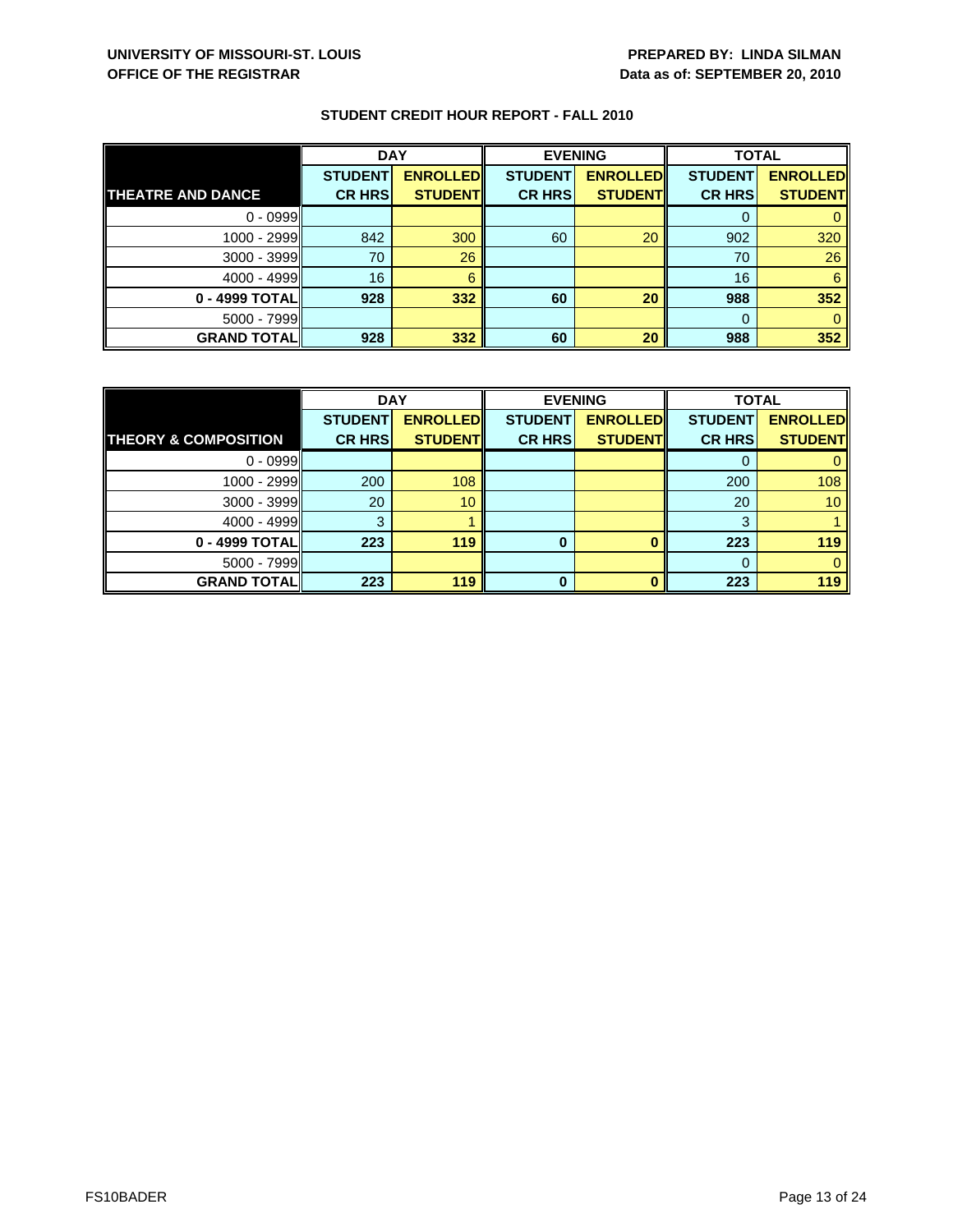|                    | <b>DAY</b>     |                 | <b>EVENING</b> |                 | <b>TOTAL</b>   |                 |
|--------------------|----------------|-----------------|----------------|-----------------|----------------|-----------------|
|                    | <b>STUDENT</b> | <b>ENROLLED</b> | <b>STUDENT</b> | <b>ENROLLED</b> | <b>STUDENT</b> | <b>ENROLLED</b> |
| <b>ACCOUNTING</b>  | <b>CR HRS</b>  | <b>STUDENT</b>  | <b>CR HRS</b>  | <b>STUDENT</b>  | <b>CR HRS</b>  | <b>STUDENT</b>  |
| $0 - 0999$         |                |                 |                |                 |                |                 |
| 1000 - 2999        | 1,260          | 420             | 207            | 69              | 1,467          | 489             |
| $3000 - 3999$      | 843            | 281             | 492            | 164             | 1,335          | 445             |
| $4000 - 4999$      | 120            | 40              | 336            | 112             | 456            | 152             |
| 0 - 4999 TOTAL     | 2,223          | 741             | 1,035          | 345             | 3,258          | 1,086           |
| $5000 - 7999$      | 670            | 224             |                |                 | 670            | 224             |
| <b>GRAND TOTAL</b> | 2,893          | 965             | 1,035          | 345             | 3,928          | 1,310           |

|                       | <b>DAY</b>     |                 |                | <b>EVENING</b>  | <b>TOTAL</b>   |                 |
|-----------------------|----------------|-----------------|----------------|-----------------|----------------|-----------------|
| <b>BUSINESS</b>       | <b>STUDENT</b> | <b>ENROLLED</b> | <b>STUDENT</b> | <b>ENROLLED</b> | <b>STUDENT</b> | <b>ENROLLED</b> |
| <b>ADMINISTRATION</b> | <b>CR HRS</b>  | <b>STUDENT</b>  | <b>CR HRS</b>  | <b>STUDENT</b>  | <b>CR HRS</b>  | <b>STUDENT</b>  |
| $0 - 0999$            |                |                 |                |                 |                |                 |
| 1000 - 2999           | 1,023          | 341             | 291            | 97              | 1,314          | 438             |
| $3000 - 3999$         | 24             | 8               |                |                 | 24             | 8               |
| $4000 - 4999$         |                |                 |                |                 | 0              | $\mathbf{0}$    |
| 0 - 4999 TOTAL        | 1,047          | 349             | 291            | 97              | 1,338          | 446             |
| $5000 - 7999$         | 572            | 195             |                |                 | 572            | 195             |
| <b>GRAND TOTAL</b>    | 1,619          | 544             | 291            | 97              | 1,910          | 641             |

|                    | <b>DAY</b>                      |                                   | <b>EVENING</b>                  |                                   | <b>TOTAL</b>                    |                                   |
|--------------------|---------------------------------|-----------------------------------|---------------------------------|-----------------------------------|---------------------------------|-----------------------------------|
| <b>FINANCE</b>     | <b>STUDENT</b><br><b>CR HRS</b> | <b>ENROLLED</b><br><b>STUDENT</b> | <b>STUDENT</b><br><b>CR HRS</b> | <b>ENROLLED</b><br><b>STUDENT</b> | <b>STUDENT</b><br><b>CR HRS</b> | <b>ENROLLED</b><br><b>STUDENT</b> |
|                    |                                 |                                   |                                 |                                   |                                 |                                   |
| $0 - 0999$         |                                 |                                   |                                 |                                   | O                               |                                   |
| 1000 - 2999        |                                 |                                   |                                 |                                   |                                 | 0                                 |
| $3000 - 3999$      | 1,493                           | 503                               | 627                             | 211                               | 2,120                           | 714                               |
| $4000 - 4999$      |                                 |                                   |                                 |                                   |                                 | 0                                 |
| 0 - 4999 TOTAL     | 1,493                           | 503                               | 627                             | 211                               | 2,120                           | 714                               |
| 5000 - 7999        | 519                             | 173                               |                                 |                                   | 519                             | 173                               |
| <b>GRAND TOTAL</b> | 2,012                           | 676                               | 627                             | 211                               | 2,639                           | 887                               |

|                    | <b>DAY</b>     |                 | <b>EVENING</b> |                 | <b>TOTAL</b>   |                 |
|--------------------|----------------|-----------------|----------------|-----------------|----------------|-----------------|
| <b>INFORMATION</b> | <b>STUDENT</b> | <b>ENROLLED</b> | <b>STUDENT</b> | <b>ENROLLED</b> | <b>STUDENT</b> | <b>ENROLLED</b> |
| <b>SYSTEMS</b>     | <b>CR HRS</b>  | <b>STUDENT</b>  | <b>CR HRS</b>  | <b>STUDENT</b>  | <b>CR HRS</b>  | <b>STUDENT</b>  |
| $0 - 0999$         |                |                 |                |                 | 0              | $\mathbf{0}$    |
| 1000 - 2999        | 1,485          | 495             | 495            | 165             | 1,980          | 660             |
| $3000 - 3999$      | 168            | 56              | 306            | 102             | 474            | 158             |
| $4000 - 4999$      |                |                 | 63             | 21              | 63             | 21              |
| 0 - 4999 TOTAL     | 1,653          | 551             | 864            | 288             | 2,517          | 839             |
| $5000 - 7999$      | 501            | 167             |                |                 | 501            | 167             |
| <b>GRAND TOTAL</b> | 2,154          | 718             | 864            | 288             | 3,018          | 1,006           |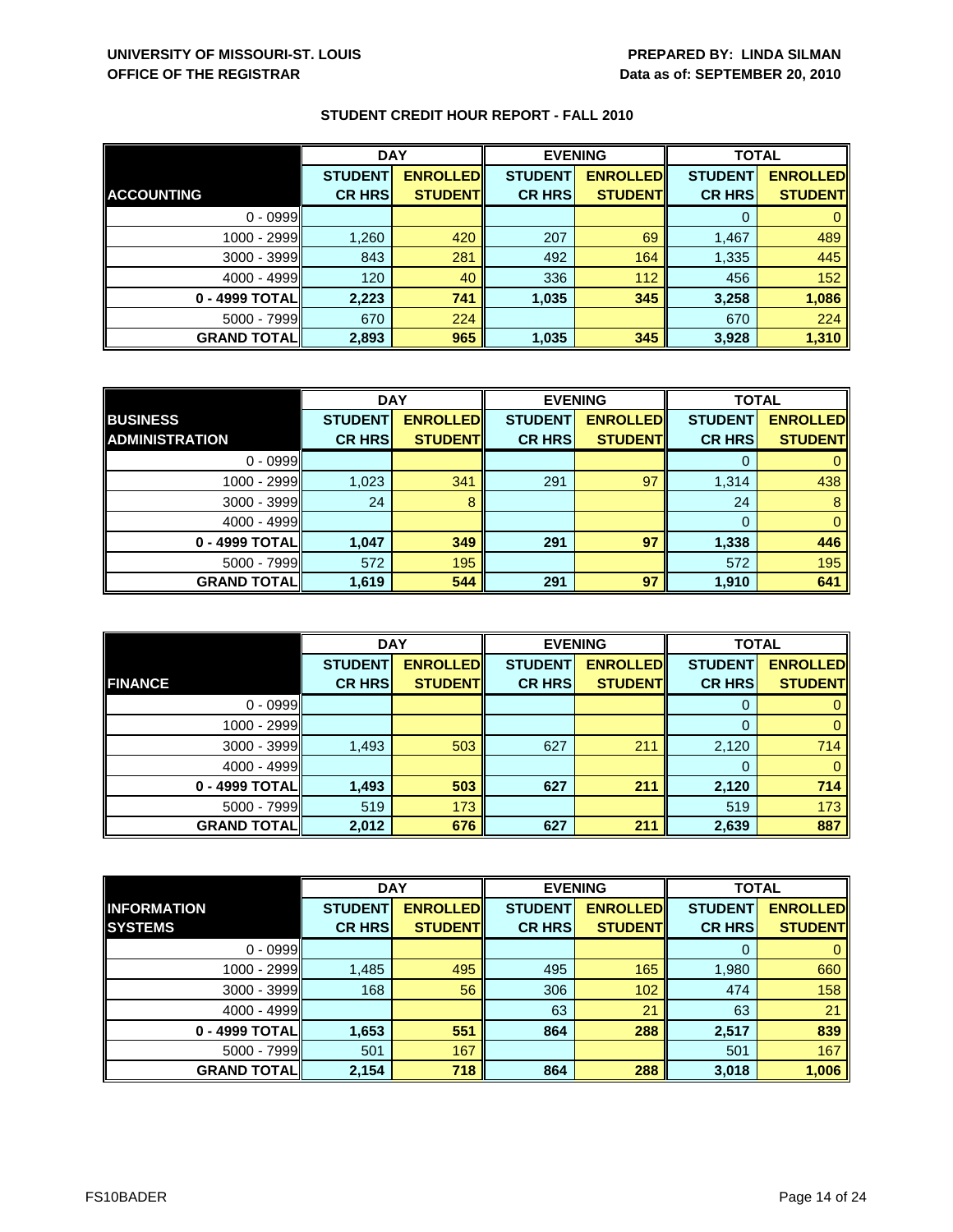| <b>LOGISTICS &amp;</b> | <b>DAY</b>     |                 | <b>EVENING</b> |                 | <b>TOTAL</b>   |                 |
|------------------------|----------------|-----------------|----------------|-----------------|----------------|-----------------|
| <b>OPERATIONS</b>      | <b>STUDENT</b> | <b>ENROLLED</b> | <b>STUDENT</b> | <b>ENROLLED</b> | <b>STUDENT</b> | <b>ENROLLED</b> |
| <b>MANAGEMENT</b>      | <b>CR HRS</b>  | <b>STUDENT</b>  | <b>CR HRS</b>  | <b>STUDENT</b>  | <b>CR HRS</b>  | <b>STUDENT</b>  |
| $0 - 0999$             |                |                 |                |                 | 0              |                 |
| $1000 - 2999$          |                |                 |                |                 | $\Omega$       |                 |
| $3000 - 3999$          | 1,119          | 373             | 372            | 124             | 1,491          | 497             |
| $4000 - 4999$          | 114            | 38              |                |                 | 114            | 38              |
| 0 - 4999 TOTAL         | 1,233          | 411             | 372            | 124             | 1,605          | 535             |
| $5000 - 7999$          | 381            | 127             |                |                 | 381            | 127             |
| <b>GRAND TOTAL</b>     | 1,614          | 538             | 372            | 124             | 1,986          | 662             |

|                    | <b>DAY</b>     |                 | <b>EVENING</b> |                 | <b>TOTAL</b>   |                 |
|--------------------|----------------|-----------------|----------------|-----------------|----------------|-----------------|
|                    | <b>STUDENT</b> | <b>ENROLLED</b> | <b>STUDENT</b> | <b>ENROLLED</b> | <b>STUDENT</b> | <b>ENROLLED</b> |
| <b>MANAGEMENT</b>  | <b>CR HRS</b>  | <b>STUDENT</b>  | <b>CR HRS</b>  | <b>STUDENT</b>  | <b>CR HRS</b>  | <b>STUDENT</b>  |
| $0 - 0999$         |                |                 |                |                 |                |                 |
| $1000 - 2999$      |                |                 |                |                 | 0              |                 |
| $3000 - 3999$      | 1,482          | 494             | 627            | 209             | 2,109          | 703             |
| $4000 - 4999$      | 432            | 144             | 213            | 71              | 645            | 215             |
| 0 - 4999 TOTAL     | 1.914          | 638             | 840            | 280             | 2,754          | 918             |
| $5000 - 7999$      | 402            | 134             |                |                 | 402            | 134             |
| <b>GRAND TOTAL</b> | 2,316          | 772             | 840            | 280             | 3,156          | 1,052           |

|                                         | <b>DAY</b>                      |                                    |                                 | <b>EVENING</b>                     | <b>TOTAL</b>                    |                                   |
|-----------------------------------------|---------------------------------|------------------------------------|---------------------------------|------------------------------------|---------------------------------|-----------------------------------|
| <b>INTERNATIONAL</b><br><b>BUSINESS</b> | <b>STUDENT</b><br><b>CR HRS</b> | <b>ENROLLED</b><br><b>STUDENTI</b> | <b>STUDENT</b><br><b>CR HRS</b> | <b>ENROLLED</b><br><b>STUDENTI</b> | <b>STUDENT</b><br><b>CR HRS</b> | <b>ENROLLED</b><br><b>STUDENT</b> |
| $0 - 0999$                              |                                 |                                    |                                 |                                    | O                               |                                   |
| 1000 - 2999                             |                                 |                                    |                                 |                                    |                                 |                                   |
| $3000 - 3999$                           | 366                             | 122                                | 33                              | 11                                 | 399                             | 133                               |
| $4000 - 4999$                           | 15                              | 5                                  |                                 |                                    | 15                              | 5                                 |
| 0 - 4999 TOTALI                         | 381                             | 127                                | 33                              | 11                                 | 414                             | 138                               |
| $5000 - 7999$                           | 6                               |                                    |                                 |                                    | 6                               |                                   |
| <b>GRAND TOTALI</b>                     | 387                             | 129                                | 33                              | 11                                 | 420                             | 140                               |

|                    | <b>DAY</b>     |                 | <b>EVENING</b> |                 | <b>TOTAL</b>   |                 |
|--------------------|----------------|-----------------|----------------|-----------------|----------------|-----------------|
|                    | <b>STUDENT</b> | <b>ENROLLED</b> | <b>STUDENT</b> | <b>ENROLLED</b> | <b>STUDENT</b> | <b>ENROLLED</b> |
| <b>MARKETING</b>   | <b>CR HRS</b>  | <b>STUDENT</b>  | <b>CR HRS</b>  | <b>STUDENT</b>  | <b>CR HRS</b>  | <b>STUDENT</b>  |
| $0 - 0999$         |                |                 |                |                 | 0              | $\mathbf{0}$    |
| 1000 - 2999        |                |                 |                |                 | 0              | $\mathbf{0}$    |
| $3000 - 3999$      | 1,788          | 596             | 186            | 62              | 1,974          | 658             |
| $4000 - 4999$      | 105            | 35              | 51             | 17              | 156            | 52              |
| 0 - 4999 TOTAL     | 1,893          | 631             | 237            | 79              | 2,130          | 710             |
| $5000 - 7999$      | 498            | 166             |                |                 | 498            | 166             |
| <b>GRAND TOTAL</b> | 2,391          | 797             | 237            | 79              | 2,628          | 876             |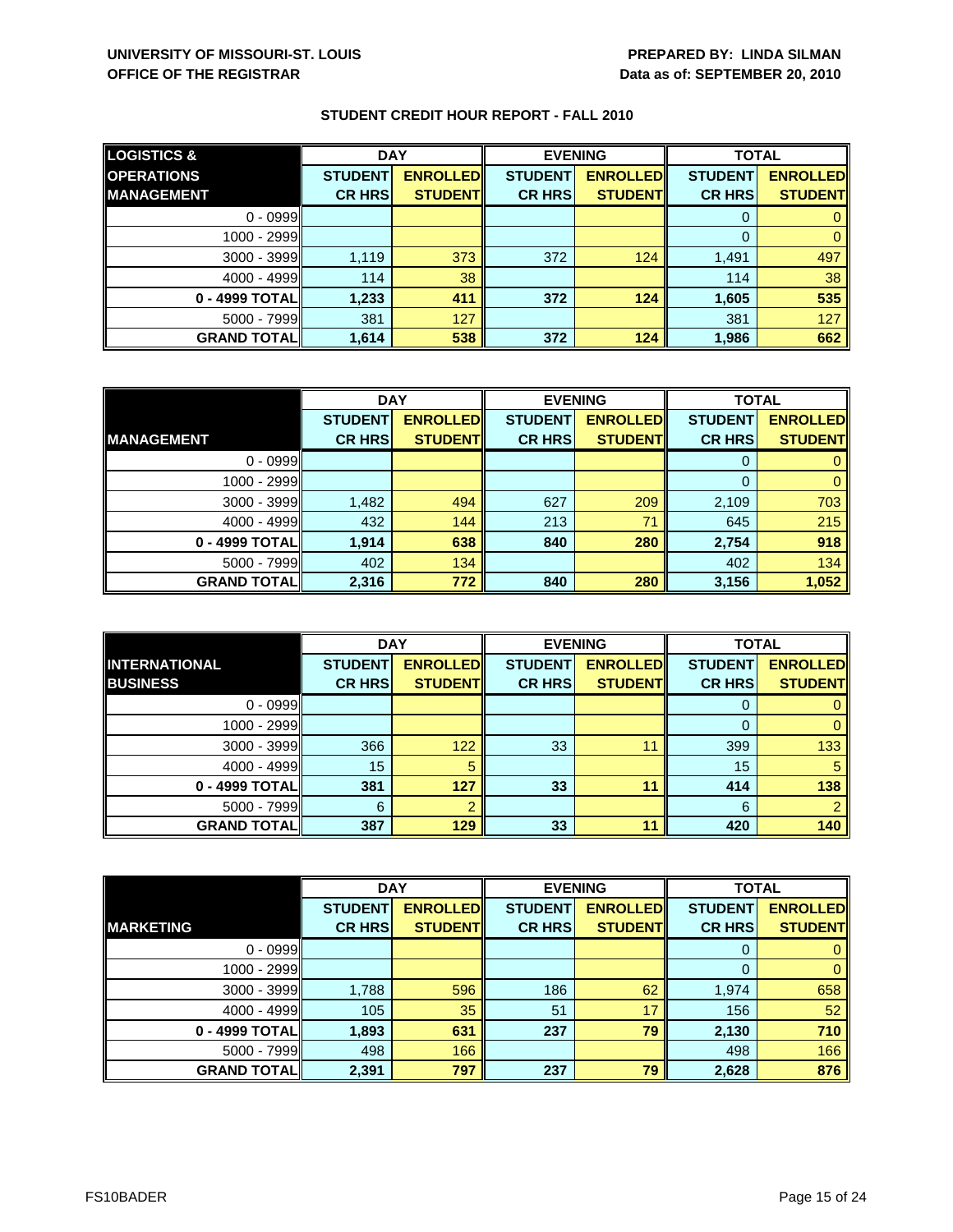|                    | <b>DAY</b>     |                 | <b>EVENING</b> |                 | <b>TOTAL</b>   |                 |
|--------------------|----------------|-----------------|----------------|-----------------|----------------|-----------------|
| <b>ADULT</b>       | <b>STUDENT</b> | <b>ENROLLED</b> | <b>STUDENT</b> | <b>ENROLLED</b> | <b>STUDENT</b> | <b>ENROLLED</b> |
| <b>EDUCATION</b>   | <b>CR HRS</b>  | <b>STUDENT</b>  | <b>CR HRS</b>  | <b>STUDENT</b>  | <b>CR HRS</b>  | <b>STUDENT</b>  |
| $0 - 0999$         |                |                 |                |                 |                |                 |
| 1000 - 2999        |                |                 |                |                 |                |                 |
| $3000 - 3999$      |                |                 |                |                 |                |                 |
| $4000 - 4999$      |                |                 | 21             |                 | 21             |                 |
| 0 - 4999 TOTAL     |                |                 | 21             |                 | 21             |                 |
| 5000 - 7999        | 68             | 22              |                |                 | 68             | 22              |
| <b>GRAND TOTAL</b> | 68             | 22              | 21             |                 | 89             | 29              |

|                    | <b>DAY</b>     |                 |                | <b>EVENING</b>  | <b>TOTAL</b>   |                 |
|--------------------|----------------|-----------------|----------------|-----------------|----------------|-----------------|
| <b>COUNSELOR</b>   | <b>STUDENT</b> | <b>ENROLLED</b> | <b>STUDENT</b> | <b>ENROLLED</b> | <b>STUDENT</b> | <b>ENROLLED</b> |
| <b>EDUCATION</b>   | <b>CR HRS</b>  | <b>STUDENT</b>  | <b>CR HRS</b>  | <b>STUDENT</b>  | <b>CR HRS</b>  | <b>STUDENT</b>  |
| $0 - 0999$         |                |                 |                |                 |                |                 |
| $1000 - 2999$      |                |                 |                |                 |                |                 |
| $3000 - 3999$      |                |                 |                |                 |                |                 |
| $4000 - 4999$      |                |                 |                |                 |                |                 |
| 0 - 4999 TOTAL     |                |                 | 0              |                 |                |                 |
| $5000 - 7999$      | 942            | 317             |                |                 | 942            | 317             |
| <b>GRAND TOTAL</b> | 942            | 317             | 0              |                 | 942            | 317             |

|                                            | <b>DAY</b>                      |                                    |                                 | <b>EVENING</b>                    | <b>TOTAL</b>                    |                                   |
|--------------------------------------------|---------------------------------|------------------------------------|---------------------------------|-----------------------------------|---------------------------------|-----------------------------------|
| <b>EARLY CHILDHOOD</b><br><b>EDUCATION</b> | <b>STUDENT</b><br><b>CR HRS</b> | <b>ENROLLEDI</b><br><b>STUDENT</b> | <b>STUDENT</b><br><b>CR HRS</b> | <b>ENROLLED</b><br><b>STUDENT</b> | <b>STUDENT</b><br><b>CR HRS</b> | <b>ENROLLED</b><br><b>STUDENT</b> |
|                                            |                                 |                                    |                                 |                                   |                                 |                                   |
| $0 - 0999$                                 |                                 |                                    |                                 |                                   | O                               |                                   |
| 1000 - 2999                                |                                 |                                    |                                 |                                   |                                 |                                   |
| $3000 - 3999$                              | 102                             | 48                                 | 102                             | 41                                | 204                             | 89                                |
| $4000 - 4999$                              | 261                             | 59                                 | 78                              | 26                                | 339                             | 85                                |
| 0 - 4999 TOTALI                            | 363                             | 107                                | 180                             | 67                                | 543                             | 174                               |
| $5000 - 7999$                              | 6                               |                                    |                                 |                                   | 6                               | 2                                 |
| <b>GRAND TOTALI</b>                        | 369                             | 109                                | 180                             | 67                                | 549                             | 176                               |

|                    | <b>DAY</b>     |                 |                | <b>EVENING</b>  | <b>TOTAL</b>   |                 |
|--------------------|----------------|-----------------|----------------|-----------------|----------------|-----------------|
|                    | <b>STUDENT</b> | <b>ENROLLED</b> | <b>STUDENT</b> | <b>ENROLLED</b> | <b>STUDENT</b> | <b>ENROLLED</b> |
| <b>EDUCATION</b>   | <b>CR HRS</b>  | <b>STUDENT</b>  | <b>CR HRS</b>  | <b>STUDENT</b>  | <b>CR HRS</b>  | <b>STUDENT</b>  |
| $0 - 0999$         |                |                 |                |                 | 0              | 0               |
| 1000 - 2999        | 24             | 4               |                |                 | 24             | 4               |
| $3000 - 3999$      |                |                 |                |                 | 0              | $\mathbf{0}$    |
| $4000 - 4999$      |                |                 |                |                 | 0              | $\mathbf{0}$    |
| 0 - 4999 TOTAL     | 24             |                 | 0              |                 | 24             | 4               |
| 5000 - 7999        | 383            | 159             |                |                 | 383            | 159             |
| <b>GRAND TOTAL</b> | 407            | 163             | $\bf{0}$       | n               | 407            | 163             |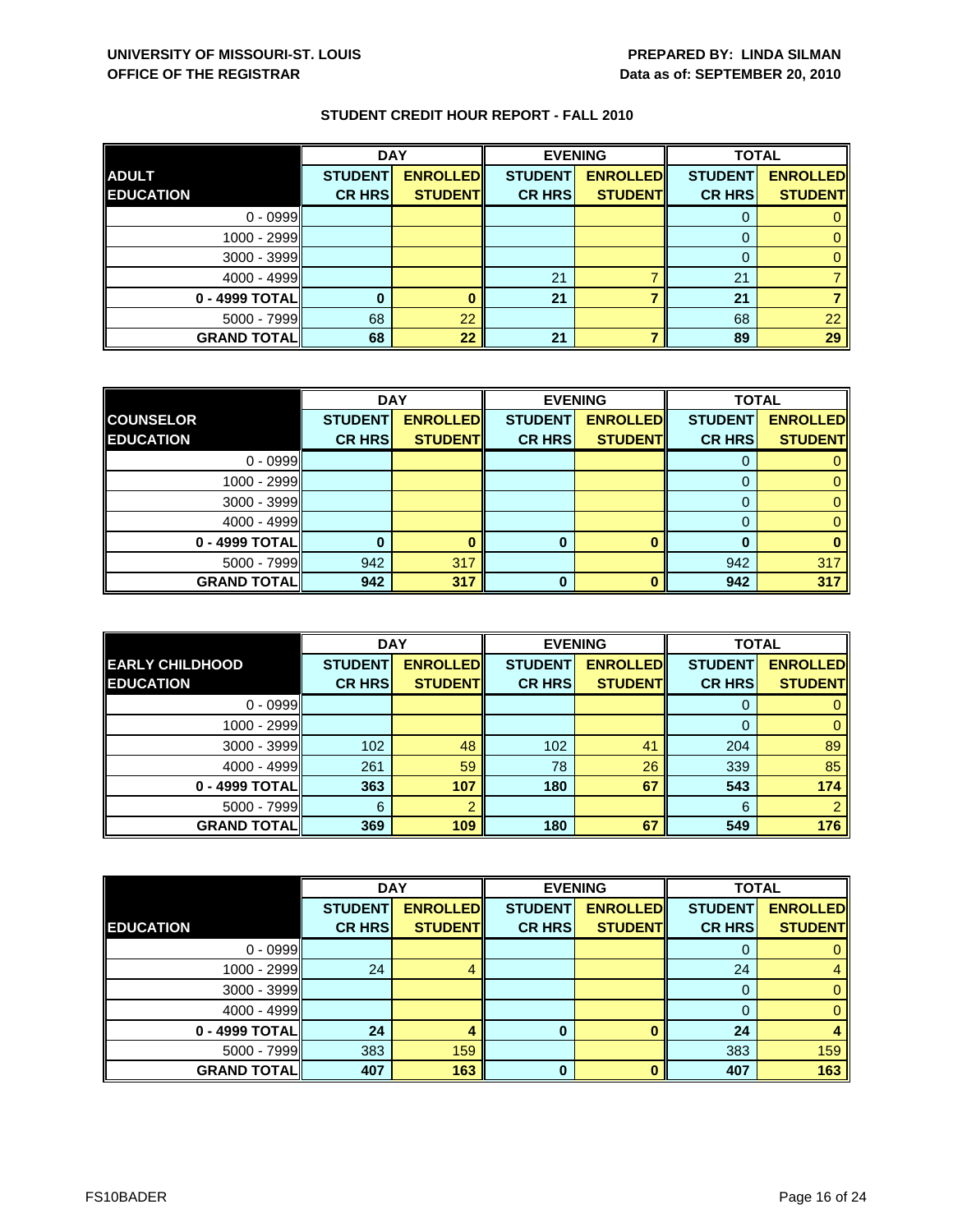|                       | <b>DAY</b>     |                 | <b>EVENING</b> |                 | <b>TOTAL</b>   |                 |
|-----------------------|----------------|-----------------|----------------|-----------------|----------------|-----------------|
| <b>EDUCATIONAL</b>    | <b>STUDENT</b> | <b>ENROLLED</b> | <b>STUDENT</b> | <b>ENROLLED</b> | <b>STUDENT</b> | <b>ENROLLED</b> |
| <b>ADMINISTRATION</b> | <b>CR HRS</b>  | <b>STUDENT</b>  | <b>CR HRS</b>  | <b>STUDENT</b>  | <b>CR HRS</b>  | <b>STUDENT</b>  |
| $0 - 0999$            |                |                 |                |                 |                |                 |
| 1000 - 2999           |                |                 |                |                 |                |                 |
| $3000 - 3999$         |                |                 |                |                 |                |                 |
| $4000 - 4999$         |                |                 |                |                 |                |                 |
| 0 - 4999 TOTAL        |                |                 | 0              |                 |                |                 |
| $5000 - 7999$         | 419            | 139             |                |                 | 419            | 139             |
| <b>GRAND TOTAL</b>    | 419            | 139             | 0              |                 | 419            | 139             |

|                    | <b>DAY</b><br><b>EVENING</b> |                 |                | <b>TOTAL</b>    |                |                 |
|--------------------|------------------------------|-----------------|----------------|-----------------|----------------|-----------------|
| <b>EDUCATIONAL</b> | <b>STUDENT</b>               | <b>ENROLLED</b> | <b>STUDENT</b> | <b>ENROLLED</b> | <b>STUDENT</b> | <b>ENROLLED</b> |
| <b>FOUNDATIONS</b> | <b>CR HRS</b>                | <b>STUDENT</b>  | <b>CR HRS</b>  | <b>STUDENT</b>  | <b>CR HRS</b>  | <b>STUDENT</b>  |
| $0 - 0999$         |                              |                 |                |                 |                |                 |
| $1000 - 2999$      |                              |                 |                |                 |                |                 |
| $3000 - 3999$      |                              |                 |                |                 |                |                 |
| $4000 - 4999$      |                              |                 |                |                 |                |                 |
| $0 - 4999$ TOTAL   |                              |                 | 0              |                 |                |                 |
| $5000 - 7999$      |                              |                 |                |                 |                |                 |
| <b>GRAND TOTAL</b> |                              |                 |                |                 |                |                 |

|                    | <b>DAY</b>     |                  | <b>EVENING</b> |                 | <b>TOTAL</b>   |                 |
|--------------------|----------------|------------------|----------------|-----------------|----------------|-----------------|
| <b>EDUCATIONAL</b> | <b>STUDENT</b> | <b>ENROLLEDI</b> | <b>STUDENT</b> | <b>ENROLLED</b> | <b>STUDENT</b> | <b>ENROLLED</b> |
| <b>PSYCHOLOGY</b>  | <b>CR HRS</b>  | <b>STUDENT</b>   | <b>CR HRS</b>  | <b>STUDENT</b>  | <b>CR HRS</b>  | <b>STUDENT</b>  |
| $0 - 0999$         |                |                  |                |                 |                |                 |
| $1000 - 2999$      | 21             |                  |                |                 | 21             |                 |
| $3000 - 3999$      | 33             | 11               | 3              |                 | 36             | 12 <sup>2</sup> |
| $4000 - 4999$      |                |                  |                |                 |                |                 |
| 0 - 4999 TOTAL     | 54             | 18               | 3              |                 | 57             | 19              |
| $5000 - 7999$      | 613            | 194              |                |                 | 613            | 194             |
| <b>GRAND TOTAL</b> | 667            | 212              | 3              |                 | 670            | 213             |

|                    | <b>DAY</b>     |                 |                | <b>EVENING</b>  | <b>TOTAL</b>   |                 |
|--------------------|----------------|-----------------|----------------|-----------------|----------------|-----------------|
| <b>EDUCATIONAL</b> | <b>STUDENT</b> | <b>ENROLLED</b> | <b>STUDENT</b> | <b>ENROLLED</b> | <b>STUDENT</b> | <b>ENROLLED</b> |
| <b>RESEARCH</b>    | <b>CR HRS</b>  | <b>STUDENT</b>  | <b>CR HRS</b>  | <b>STUDENT</b>  | <b>CR HRS</b>  | <b>STUDENT</b>  |
| $0 - 0999$         |                |                 |                |                 |                |                 |
| 1000 - 2999        |                |                 |                |                 |                |                 |
| $3000 - 3999$      |                |                 |                |                 | $\Omega$       |                 |
| $4000 - 4999$      |                |                 |                |                 |                |                 |
| 0 - 4999 TOTAL     |                |                 | 0              |                 |                |                 |
| 5000 - 7999        | 642            | 214             |                |                 | 642            | 214             |
| <b>GRAND TOTAL</b> | 642            | 214             | 0              |                 | 642            | 214             |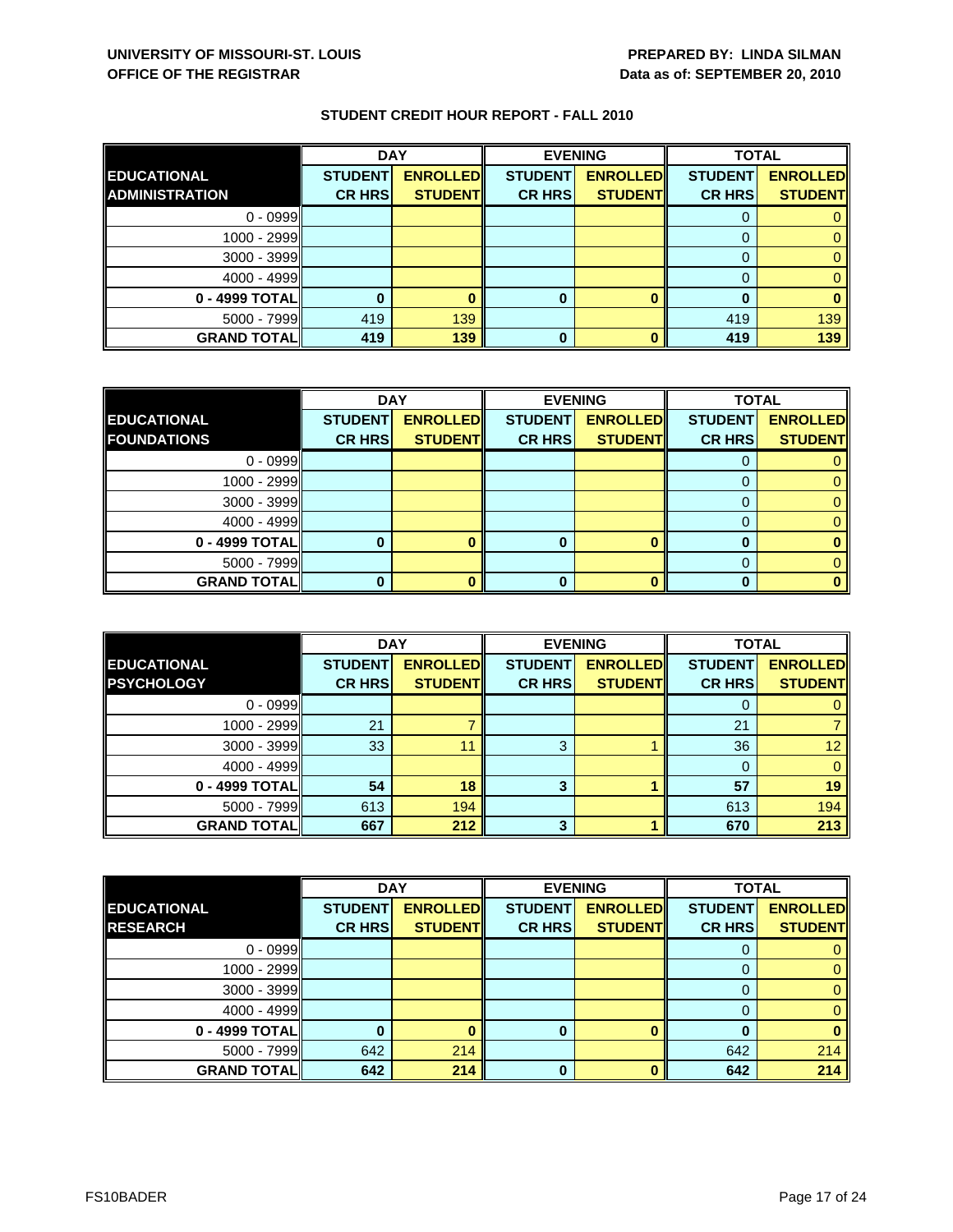|                    | <b>DAY</b>     |                 | <b>EVENING</b> |                 | <b>TOTAL</b>   |                 |
|--------------------|----------------|-----------------|----------------|-----------------|----------------|-----------------|
| <b>EDUCATIONAL</b> | <b>STUDENT</b> | <b>ENROLLED</b> | <b>STUDENT</b> | <b>ENROLLED</b> | <b>STUDENT</b> | <b>ENROLLED</b> |
| <b>TECHNOLOGY</b>  | <b>CR HRS</b>  | <b>STUDENT</b>  | <b>CR HRS</b>  | <b>STUDENT</b>  | <b>CR HRS</b>  | <b>STUDENT</b>  |
| $0 - 0999$         |                |                 |                |                 |                |                 |
| $1000 - 2999$      |                |                 |                |                 |                |                 |
| $3000 - 3999$      |                |                 |                |                 |                |                 |
| $4000 - 4999$      |                |                 |                |                 |                |                 |
| 0 - 4999 TOTAL     |                |                 | 0              |                 | 0              |                 |
| $5000 - 7999$      | 61             | 19              |                |                 | 61             | 19              |
| <b>GRAND TOTAL</b> | 61             | 19              | 0              |                 | 61             | 19              |

|                    | <b>DAY</b>     |                 | <b>EVENING</b> |                 | <b>TOTAL</b>   |                 |
|--------------------|----------------|-----------------|----------------|-----------------|----------------|-----------------|
| <b>ELEMENTARY</b>  | <b>STUDENT</b> | <b>ENROLLED</b> | <b>STUDENT</b> | <b>ENROLLED</b> | <b>STUDENT</b> | <b>ENROLLED</b> |
| <b>EDUCATION</b>   | <b>CR HRS</b>  | <b>STUDENT</b>  | <b>CR HRS</b>  | <b>STUDENT</b>  | <b>CR HRS</b>  | <b>STUDENT</b>  |
| $0 - 0999$         |                |                 |                |                 |                |                 |
| 1000 - 2999        | 18             |                 |                |                 | 18             | 6               |
| $3000 - 3999$      | 354            | 118             | 147            | 49              | 501            | 167             |
| $4000 - 4999$      | 1,383          | 342             | 270            | 90              | 1,653          | 432             |
| 0 - 4999 TOTAL     | 1,755          | 466             | 417            | 139             | 2,172          | 605             |
| $5000 - 7999$      | 214            | 71              |                |                 | 214            | 71              |
| <b>GRAND TOTAL</b> | 1,969          | 537             | 417            | 139             | 2,386          | 676             |

|                             | <b>DAY</b>     |                 | <b>EVENING</b> |                 | <b>TOTAL</b>   |                 |
|-----------------------------|----------------|-----------------|----------------|-----------------|----------------|-----------------|
|                             | <b>STUDENT</b> | <b>ENROLLED</b> | <b>STUDENT</b> | <b>ENROLLED</b> | <b>STUDENT</b> | <b>ENROLLED</b> |
| <b>HEALTH &amp; PHYS ED</b> | <b>CR HRS</b>  | <b>STUDENT</b>  | <b>CR HRS</b>  | <b>STUDENT</b>  | <b>CR HRS</b>  | <b>STUDENT</b>  |
| $0 - 0999$                  |                |                 |                |                 |                |                 |
| 1000 - 2999                 |                |                 |                |                 |                |                 |
| $3000 - 3999$               |                |                 |                |                 |                |                 |
| $4000 - 4999$               |                |                 |                |                 |                |                 |
| 0 - 4999 TOTAL              |                |                 |                |                 |                |                 |
| $5000 - 7999$               |                |                 |                |                 |                |                 |
| <b>GRAND TOTAL</b>          |                |                 |                |                 |                |                 |

|                         | <b>DAY</b>     |                 |                | <b>EVENING</b>  | <b>TOTAL</b>   |                 |
|-------------------------|----------------|-----------------|----------------|-----------------|----------------|-----------------|
|                         | <b>STUDENT</b> | <b>ENROLLED</b> | <b>STUDENT</b> | <b>ENROLLED</b> | <b>STUDENT</b> | <b>ENROLLED</b> |
| <b>HIGHER EDUCATION</b> | <b>CR HRS</b>  | <b>STUDENT</b>  | <b>CR HRS</b>  | <b>STUDENT</b>  | <b>CR HRS</b>  | <b>STUDENT</b>  |
| $0 - 0999$              |                |                 |                |                 |                |                 |
| 1000 - 2999             |                |                 |                |                 | 0              | 0               |
| $3000 - 3999$           |                |                 |                |                 | 0              | 0               |
| $4000 - 4999$           |                |                 |                |                 |                | 0               |
| 0 - 4999 TOTAL          |                |                 | 0              |                 |                | 0               |
| $5000 - 7999$           | 177            | 59              |                |                 | 177            | 59              |
| <b>GRAND TOTAL</b>      | 177            | 59              | $\bf{0}$       |                 | 177            | 59              |

|                                         | <b>DAY</b> | <b>FVENING</b> | $\sim$ $\sim$ $\sim$ $\sim$ $\sim$<br>$\mathbf{u}$<br>᠁ |              |
|-----------------------------------------|------------|----------------|---------------------------------------------------------|--------------|
| $- - -$<br>FS <sub>1</sub><br>⊩⊀∆<br>ъ⊢ |            |                | Page<br>-18                                             | of 24<br>. . |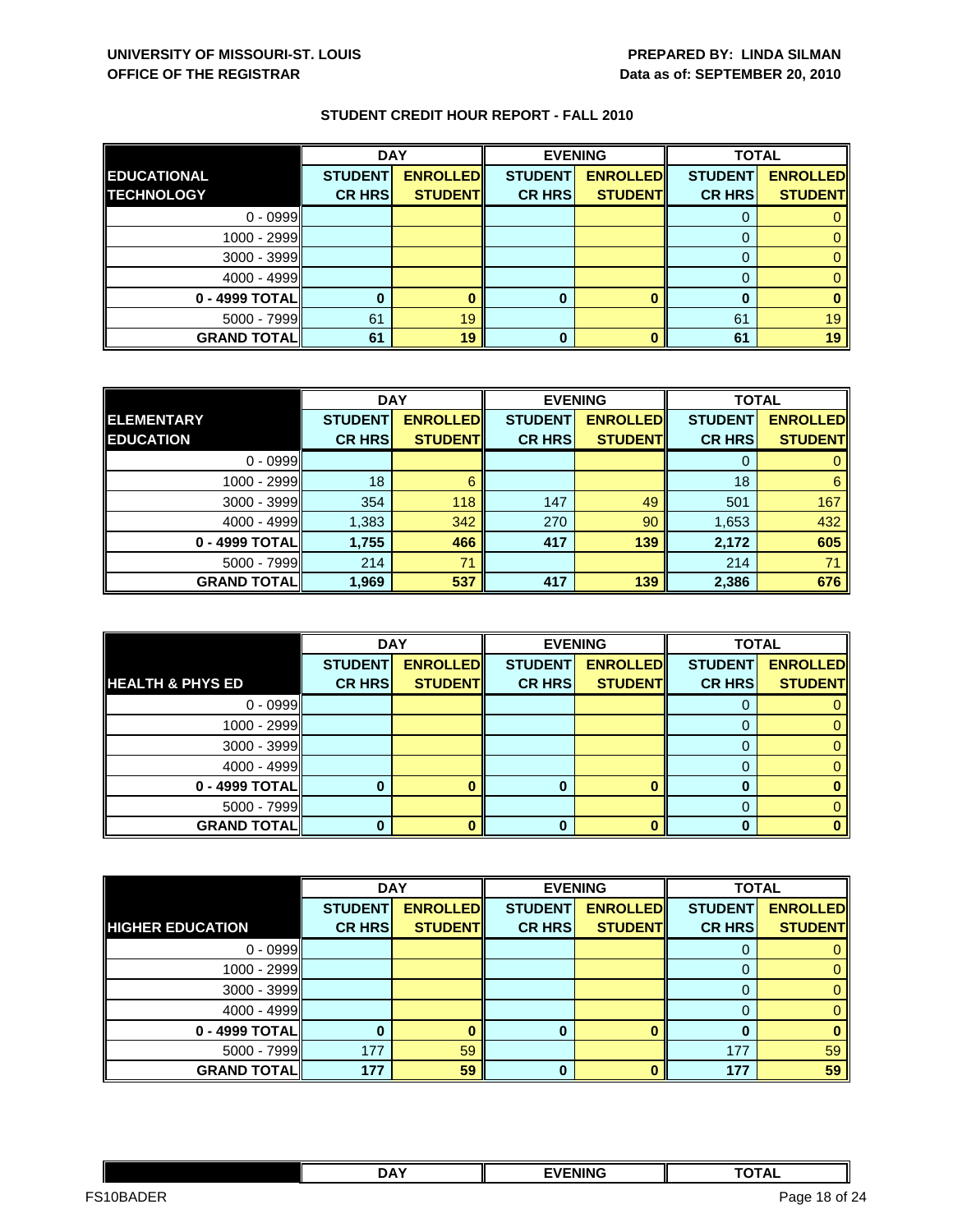| <b>MIDDLE EDUCATION</b> | <b>STUDENT</b><br><b>CR HRS</b> | <b>ENROLLED</b><br><b>STUDENT</b> | <b>STUDENT</b><br><b>CR HRS</b> | <b>ENROLLED</b><br><b>STUDENT</b> | <b>STUDENT</b><br><b>CR HRS</b> | <b>ENROLLED</b><br><b>STUDENT</b> |
|-------------------------|---------------------------------|-----------------------------------|---------------------------------|-----------------------------------|---------------------------------|-----------------------------------|
| $0 - 0999$              |                                 |                                   |                                 |                                   |                                 |                                   |
| $1000 - 2999$           |                                 |                                   |                                 |                                   |                                 |                                   |
| $3000 - 3999$           |                                 |                                   |                                 |                                   |                                 |                                   |
| $4000 - 4999$           | 105                             | 35                                | 9                               |                                   | 114                             | 38                                |
| 0 - 4999 TOTALI         | 105                             | 35                                | 9                               |                                   | 114                             | 38                                |
| $5000 - 7999$           |                                 |                                   |                                 |                                   |                                 |                                   |
| <b>GRAND TOTAL</b>      | 105                             | 35                                | 9                               |                                   | 114                             | 38                                |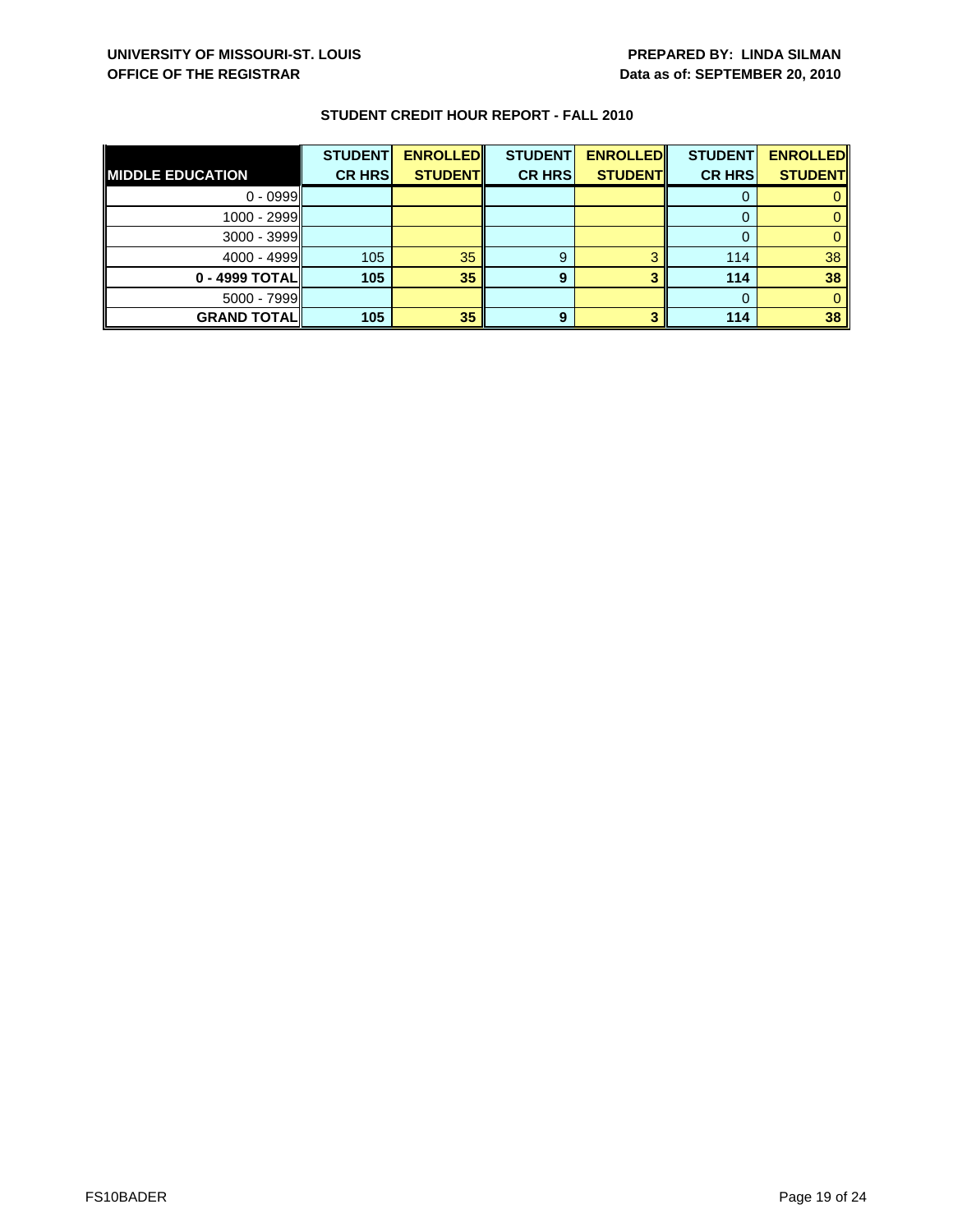|                    | <b>DAY</b>     |                 | <b>EVENING</b> |                 | <b>TOTAL</b>   |                 |
|--------------------|----------------|-----------------|----------------|-----------------|----------------|-----------------|
| <b>PHYSICAL</b>    | <b>STUDENT</b> | <b>ENROLLED</b> | <b>STUDENT</b> | <b>ENROLLED</b> | <b>STUDENT</b> | <b>ENROLLED</b> |
| <b>EDUCATION</b>   | <b>CR HRS</b>  | <b>STUDENT</b>  | <b>CR HRS</b>  | <b>STUDENT</b>  | <b>CR HRS</b>  | <b>STUDENT</b>  |
| $0 - 0999$         |                |                 |                |                 |                |                 |
| 1000 - 2999        | 60             | 20              |                |                 | 60             | 20              |
| $3000 - 3999$      | 1,344          | 433             | 155            | 58              | 1,499          | 491             |
| $4000 - 4999$      | 180            | 30              |                |                 | 180            | 30              |
| 0 - 4999 TOTAL     | 1,584          | 483             | 155            | 58              | 1,739          | 541             |
| $5000 - 7999$      | 30             | 10              |                |                 | 30             | 10 <sup>1</sup> |
| <b>GRAND TOTAL</b> | 1,614          | 493             | 155            | 58              | 1,769          | 551             |

|                    | <b>DAY</b>     |                 | <b>EVENING</b> |                 | <b>TOTAL</b>   |                 |
|--------------------|----------------|-----------------|----------------|-----------------|----------------|-----------------|
| <b>SECONDARY</b>   | <b>STUDENT</b> | <b>ENROLLED</b> | <b>STUDENT</b> | <b>ENROLLED</b> | <b>STUDENT</b> | <b>ENROLLED</b> |
| <b>EDUCATION</b>   | <b>CR HRS</b>  | <b>STUDENT</b>  | <b>CR HRS</b>  | <b>STUDENT</b>  | <b>CR HRS</b>  | <b>STUDENT</b>  |
| $0 - 0999$         |                |                 |                |                 |                |                 |
| 1000 - 2999        |                |                 |                |                 |                |                 |
| $3000 - 3999$      | ≏              |                 |                |                 | ົ              |                 |
| $4000 - 4999$      | 536            | 121             | 81             | 27              | 617            | 148             |
| 0 - 4999 TOTALI    | 539            | 122             | 81             | 27              | 620            | 149             |
| $5000 - 7999$      | 176            | 67              |                |                 | 176            | 67              |
| <b>GRAND TOTAL</b> | 715            | 189             | 81             | 27              | 796            | 216             |

|                                    | <b>DAY</b>                      |                                   | <b>EVENING</b>                  |                                   | <b>TOTAL</b>                    |                                   |
|------------------------------------|---------------------------------|-----------------------------------|---------------------------------|-----------------------------------|---------------------------------|-----------------------------------|
| <b>SPECIAL</b><br><b>EDUCATION</b> | <b>STUDENT</b><br><b>CR HRS</b> | <b>ENROLLED</b><br><b>STUDENT</b> | <b>STUDENT</b><br><b>CR HRS</b> | <b>ENROLLED</b><br><b>STUDENT</b> | <b>STUDENT</b><br><b>CR HRS</b> | <b>ENROLLED</b><br><b>STUDENT</b> |
|                                    |                                 |                                   |                                 |                                   |                                 |                                   |
| $0 - 0999$                         |                                 |                                   |                                 |                                   | O                               |                                   |
| $1000 - 2999$                      |                                 |                                   |                                 |                                   |                                 |                                   |
| $3000 - 3999$                      | 24                              |                                   | 60                              | 20                                | 84                              | 28                                |
| $4000 - 4999$                      | 54                              | 9                                 | 96                              | 32                                | 150                             | 41                                |
| 0 - 4999 TOTAL                     | 78                              | 17                                | 156                             | 52                                | 234                             | 69                                |
| $5000 - 7999$                      | 378                             | 126                               |                                 |                                   | 378                             | 126                               |
| <b>GRAND TOTALI</b>                | 456                             | 143                               | 156                             | 52                                | 612                             | 195                               |

|                    | <b>DAY</b>     |                 |                | <b>EVENING</b>  | <b>TOTAL</b>   |                 |
|--------------------|----------------|-----------------|----------------|-----------------|----------------|-----------------|
| <b>TEACHER</b>     | <b>STUDENT</b> | <b>ENROLLED</b> | <b>STUDENT</b> | <b>ENROLLED</b> | <b>STUDENT</b> | <b>ENROLLED</b> |
| <b>EDUCATION</b>   | <b>CR HRS</b>  | <b>STUDENT</b>  | <b>CR HRS</b>  | <b>STUDENT</b>  | <b>CR HRS</b>  | <b>STUDENT</b>  |
| $0 - 0999$         |                |                 |                |                 | 0              | $\mathbf{0}$    |
| 1000 - 2999        | 953            | 284             | 215            | 60              | 1,168          | 344             |
| $3000 - 3999$      | 1,305          | 435             | 258            | 86              | 1,563          | 521             |
| $4000 - 4999$      | 105            | 35              | 87             | 29              | 192            | 64              |
| 0 - 4999 TOTAL     | 2,363          | 754             | 560            | 175             | 2,923          | 929             |
| 5000 - 7999        | 871            | 270             |                |                 | 871            | 270             |
| <b>GRAND TOTAL</b> | 3,234          | 1,024           | 560            | 175             | 3,794          | 1,199           |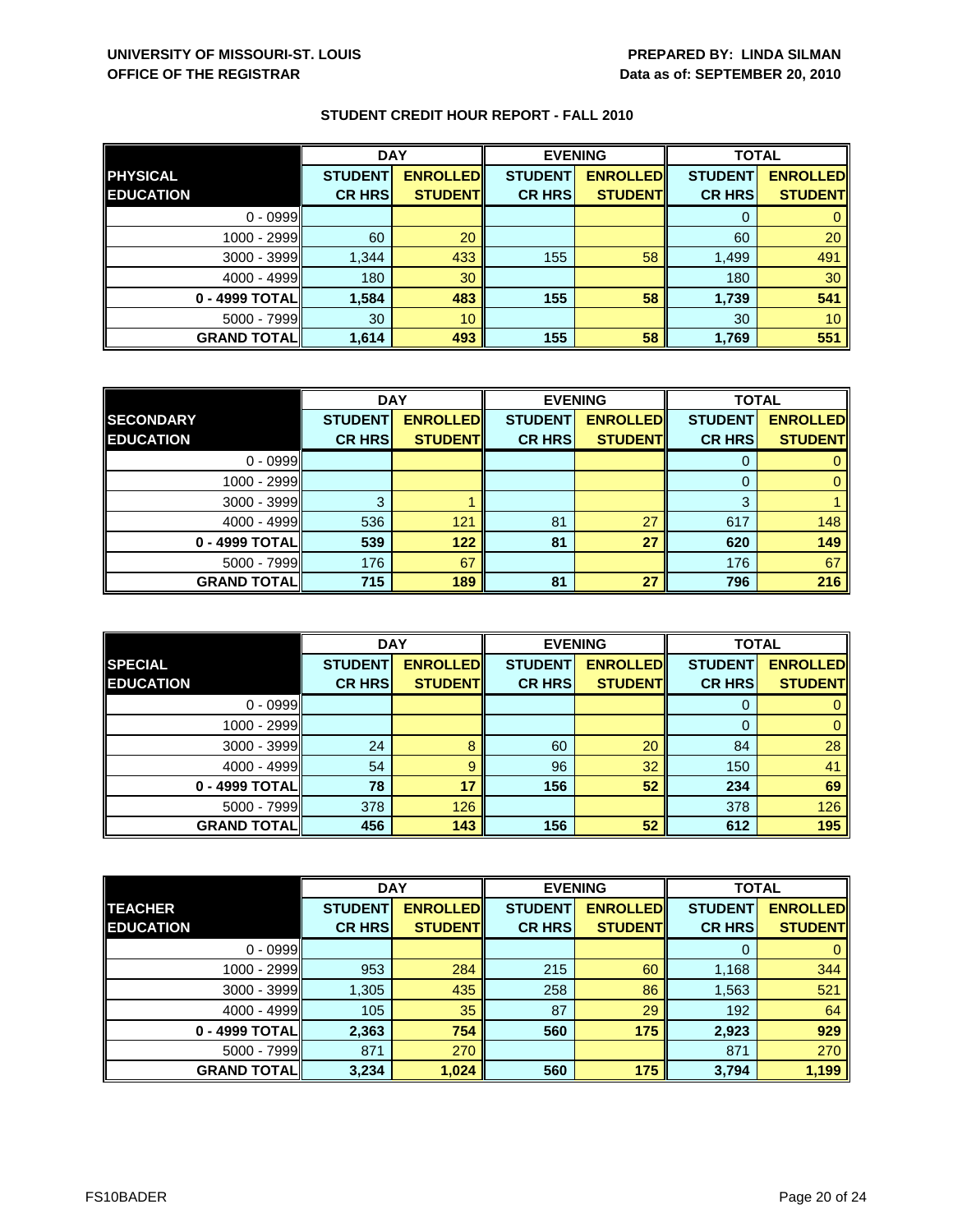|                           | <b>DAY</b>     |                 | <b>EVENING</b> |                 | <b>TOTAL</b>   |                 |
|---------------------------|----------------|-----------------|----------------|-----------------|----------------|-----------------|
| <b>TOTAL COLLEGE OF</b>   | <b>STUDENT</b> | <b>ENROLLED</b> | <b>STUDENT</b> | <b>ENROLLED</b> | <b>STUDENT</b> | <b>ENROLLED</b> |
| <b>ARTS &amp; SCIENCE</b> | <b>CR HRS</b>  | <b>STUDENT</b>  | <b>CR HRS</b>  | <b>STUDENT</b>  | <b>CR HRS</b>  | <b>STUDENT</b>  |
| $0 - 0999$                | 177            | 59              | 75             | 25              | 252            | 84              |
| 1000 - 2999               | 36,541         | 11,662          | 6,031          | 1,880           | 42,572         | 13,542          |
| $3000 - 3999$             | 7,093          | 2,404           | 1,221          | 409             | 8,314          | 2,813           |
| $4000 - 4999$             | 5,178          | 1,857           | 1,522          | 502             | 6,700          | 2,359           |
| 0 - 4999 TOTALI           | 48,989         | 15,982          | 8,849          | 2,816           | 57,838         | 18,798          |
| $5000 - 7999$             | 5,130          | 1,924           | 0              |                 | 5,130          | 1,924           |
| <b>GRAND TOTALI</b>       | 54,119         | 17,906          | 8,849          | 2,816           | 62,968         | 20,722          |

|                                | <b>DAY</b>     |                 | <b>EVENING</b> |                 | <b>TOTAL</b>   |                 |
|--------------------------------|----------------|-----------------|----------------|-----------------|----------------|-----------------|
| <b>TOTAL COLLEGE OF</b>        | <b>STUDENT</b> | <b>ENROLLED</b> | <b>STUDENT</b> | <b>ENROLLED</b> | <b>STUDENT</b> | <b>ENROLLED</b> |
| <b>BUSINESS ADMINISTRATION</b> | <b>CR HRS</b>  | <b>STUDENT</b>  | <b>CR HRS</b>  | <b>STUDENT</b>  | <b>CR HRS</b>  | <b>STUDENT</b>  |
| $0 - 0999$                     |                |                 |                |                 |                |                 |
| 1000 - 2999                    | 3,768          | 1,256           | 993            | 331             | 4,761          | 1,587           |
| $3000 - 3999$                  | 7,283          | 2,433           | 2,643          | 883             | 9,926          | 3,316           |
| $4000 - 4999$                  | 786            | 262             | 663            | 221             | 1,449          | 483             |
| 0 - 4999 TOTAL                 | 11,837         | 3,951           | 4,299          | 1,435           | 16,136         | 5,386           |
| $5000 - 7999$                  | 3,549          | 1,188           | 0              |                 | 3,549          | 1,188           |
| <b>GRAND TOTAL</b>             | 15,386         | 5,139           | 4,299          | 1,435           | 19,685         | 6,574           |

|                                             | <b>DAY</b>                      |                                   |                                 | <b>EVENING</b>                    | <b>TOTAL</b>                    |                                   |
|---------------------------------------------|---------------------------------|-----------------------------------|---------------------------------|-----------------------------------|---------------------------------|-----------------------------------|
| <b>TOTAL COLLEGE OF</b><br><b>EDUCATION</b> | <b>STUDENT</b><br><b>CR HRS</b> | <b>ENROLLED</b><br><b>STUDENT</b> | <b>STUDENT</b><br><b>CR HRS</b> | <b>ENROLLED</b><br><b>STUDENT</b> | <b>STUDENT</b><br><b>CR HRS</b> | <b>ENROLLED</b><br><b>STUDENT</b> |
| $0 - 0999$                                  |                                 |                                   | O                               |                                   |                                 |                                   |
| 1000 - 2999                                 | 1,076                           | 321                               | 215                             | 60                                | 1,291                           | 381                               |
| $3000 - 3999$                               | 3,165                           | 1,054                             | 725                             | 255                               | 3,890                           | 1,309                             |
| $4000 - 4999$                               | 2,624                           | 631                               | 642                             | 214                               | 3,266                           | 845                               |
| 0 - 4999 TOTALI                             | 6,865                           | 2,006                             | 1,582                           | 529                               | 8,447                           | 2,535                             |
| $5000 - 7999$                               | 4,980                           | 1,669                             | 0                               |                                   | 4,980                           | 1,669                             |
| <b>GRAND TOTALI</b>                         | 11,845                          | 3,675                             | 1,582                           | 529                               | 13,427                          | 4,204                             |

|                              | <b>DAY</b>     |                 | <b>EVENING</b> |                 | <b>TOTAL</b>   |                 |
|------------------------------|----------------|-----------------|----------------|-----------------|----------------|-----------------|
| <b>TOTAL COLLEGE OF</b>      | <b>STUDENT</b> | <b>ENROLLED</b> | <b>STUDENT</b> | <b>ENROLLED</b> | <b>STUDENT</b> | <b>ENROLLED</b> |
| <b>FINE ARTS &amp; COMM.</b> | <b>CR HRS</b>  | <b>STUDENT</b>  | <b>CR HRS</b>  | <b>STUDENT</b>  | <b>CR HRS</b>  | <b>STUDENT</b>  |
| $0 - 0999$                   |                |                 | 0              |                 |                | $\mathbf{0}$    |
| 1000 - 2999                  | 8,836          | 3,276           | 720            | 246             | 9,556          | 3,522           |
| 3000 - 3999                  | 2,276          | 791             | 72             | 24              | 2,348          | 815             |
| $4000 - 4999$                | 763            | 262             | 54             | 18              | 817            | 280             |
| 0 - 4999 TOTAL               | 11,875         | 4,329           | 846            | 288             | 12,721         | 4,617           |
| $5000 - 7999$                | 249            | 86              | $\Omega$       |                 | 249            | 86              |
| <b>GRAND TOTAL</b>           | 12,124         | 4,415           | 846            | 288             | 12,970         | 4,703           |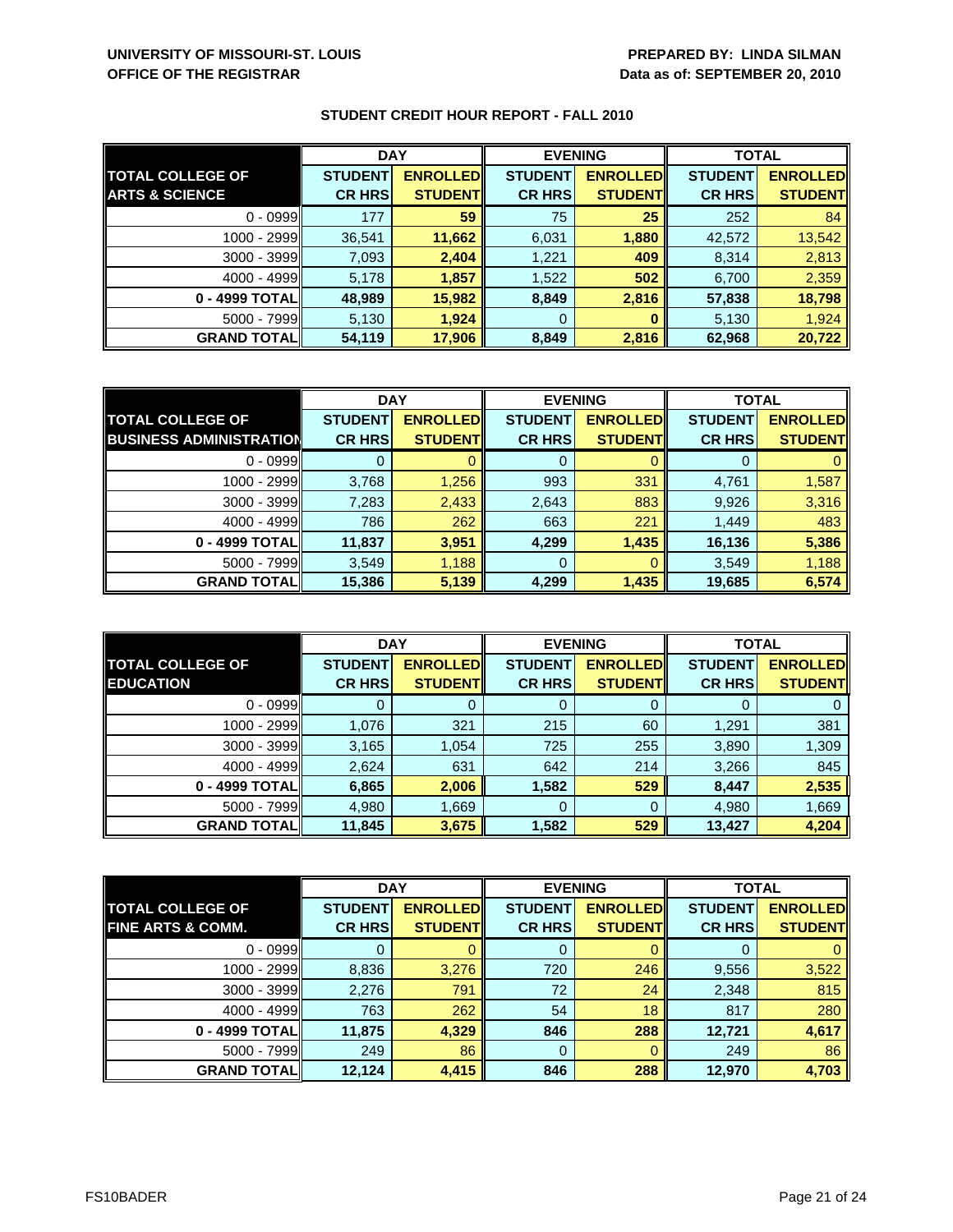|                             | <b>DAY</b>     |                 | <b>EVENING</b> |                 | <b>TOTAL</b>   |                 |
|-----------------------------|----------------|-----------------|----------------|-----------------|----------------|-----------------|
| UMSL/WU ENGINEERING         | <b>STUDENT</b> | <b>ENROLLED</b> | <b>STUDENT</b> | <b>ENROLLED</b> | <b>STUDENT</b> | <b>ENROLLED</b> |
| <b>PRE-ENGINEERING INC</b>  | <b>CR HRS</b>  | <b>STUDENT</b>  | <b>CR HRS</b>  | <b>STUDENT</b>  | <b>CR HRS</b>  | <b>STUDENT</b>  |
| 0 - 0999 Pre-Engineering    |                |                 |                |                 | 0              |                 |
| 1000 - 2999 Pre-Engineering |                |                 |                |                 | $\Omega$       |                 |
| $0 - 0999$                  |                |                 |                |                 | $\Omega$       |                 |
| 1000 - 2999                 | 164            | 74              | 415            | 165             | 579            | 239             |
| 3000 - 3999                 |                |                 | 643            | 212             | 643            | 212             |
| $4000 - 4999$               |                |                 | 567            | 211             | 568            | 212             |
| 0 - 4999 TOTAL              | 165            | 75              | 1,625          | 588             | 1,790          | 663             |
| $5000 - 7999$               |                |                 |                |                 | 0              |                 |
| <b>GRAND TOTAL</b>          | 165            | 75              | 1,625          | 588             | 1,790          | 663             |

|                         | <b>DAY</b>     |                 | <b>EVENING</b> |                 | <b>TOTAL</b>   |                 |
|-------------------------|----------------|-----------------|----------------|-----------------|----------------|-----------------|
| <b>TOTAL COLLEGE OF</b> | <b>STUDENT</b> | <b>ENROLLED</b> | <b>STUDENT</b> | <b>ENROLLED</b> | <b>STUDENT</b> | <b>ENROLLED</b> |
| <b>NURSING</b>          | <b>CR HRS</b>  | <b>STUDENT</b>  | <b>CR HRS</b>  | <b>STUDENT</b>  | <b>CR HRS</b>  | <b>STUDENT</b>  |
| $0 - 0999$              |                |                 |                |                 |                |                 |
| 1000 - 2999             | 183            | 75              |                |                 | 183            | 75              |
| $3000 - 3999$           | 3,659          | 969             | 369            | 123             | 4,028          | 1,092           |
| $4000 - 4999$           | 390            | 90              |                |                 | 390            | 90              |
| 0 - 4999 TOTAL          | 4,232          | 1,134           | 369            | 123             | 4,601          | 1,257           |
| $5000 - 7999$           | 1,292          | 423             |                |                 | 1,292          | 423             |
| <b>GRAND TOTALI</b>     | 5,524          | 1,557           | 369            | 123             | 5,893          | 1,680           |

|                         | <b>DAY</b>     |                 | <b>EVENING</b> |                 | <b>TOTAL</b>   |                 |
|-------------------------|----------------|-----------------|----------------|-----------------|----------------|-----------------|
| <b>TOTAL COLLEGE OF</b> | <b>STUDENT</b> | <b>ENROLLED</b> | <b>STUDENT</b> | <b>ENROLLED</b> | <b>STUDENT</b> | <b>ENROLLED</b> |
| <b>OPTOMETRY</b>        | <b>CR HRS</b>  | <b>STUDENT</b>  | <b>CR HRS</b>  | <b>STUDENT</b>  | <b>CR HRS</b>  | <b>STUDENT</b>  |
| $0 - 0999$              |                |                 |                |                 |                |                 |
| $1000 - 2999$           |                |                 |                |                 |                |                 |
| $3000 - 3999$           |                |                 |                |                 |                |                 |
| $4000 - 4999$           |                |                 |                |                 |                |                 |
| 0 - 4999 TOTAL          |                |                 | 0              |                 |                |                 |
| $5000 - 7999$           | 3,575          | 991             |                |                 | 3,575          | 991             |
| <b>GRAND TOTAL</b>      | 3,575          | 991             | 0              |                 | 3,575          | 991             |

|                    | <b>DAY</b>     |                 | <b>EVENING</b> |                 | <b>TOTAL</b>   |                 |
|--------------------|----------------|-----------------|----------------|-----------------|----------------|-----------------|
| <b>TOTAL</b>       | <b>STUDENT</b> | <b>ENROLLED</b> | <b>STUDENT</b> | <b>ENROLLED</b> | <b>STUDENT</b> | <b>ENROLLED</b> |
| <b>GRADUATE</b>    | <b>CR HRS</b>  | <b>STUDENTI</b> | <b>CR HRS</b>  | <b>STUDENT</b>  | <b>CR HRS</b>  | <b>STUDENT</b>  |
| $0 - 0999$         |                |                 |                |                 |                |                 |
| 1000 - 2999        |                |                 |                |                 |                | 0               |
| $3000 - 3999$      |                |                 |                |                 |                | 0               |
| $4000 - 4999$      | 46             | 46              | 108            | 36              | 154            | 82              |
| 0 - 4999 TOTAL     | 46             | 46              | 108            | 36              | 154            | 82              |
| $5000 - 7999$      | 494            | 176             |                |                 | 494            | 176             |
| <b>GRAND TOTAL</b> | 540            | 222             | 108            | 36              | 648            | 258             |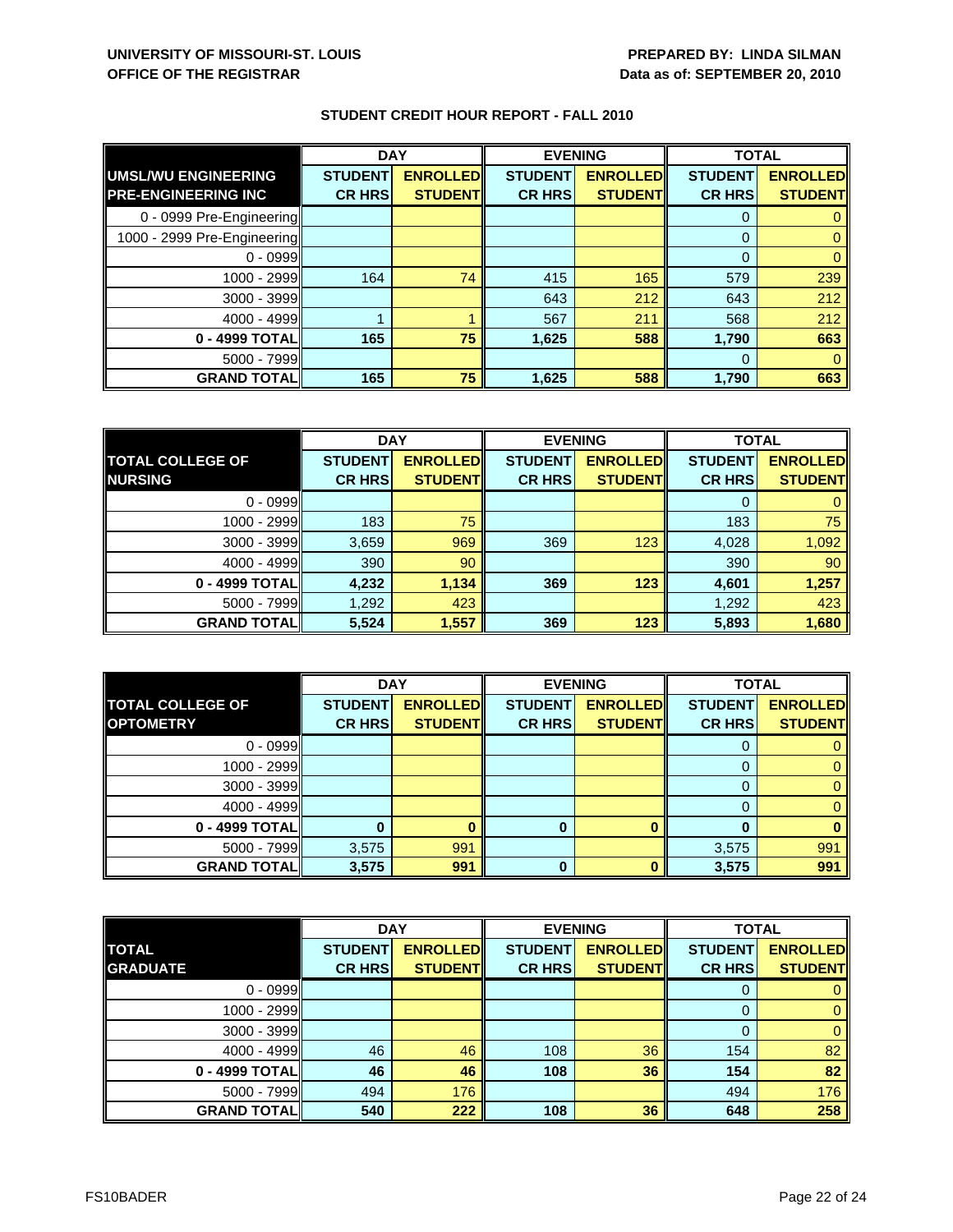|                    | <b>DAY</b>     |                 |                | <b>EVENING</b>  | <b>TOTAL</b>   |                 |
|--------------------|----------------|-----------------|----------------|-----------------|----------------|-----------------|
| TOTAL AIR &        | <b>STUDENT</b> | <b>ENROLLED</b> | <b>STUDENT</b> | <b>ENROLLED</b> | <b>STUDENT</b> | <b>ENROLLED</b> |
| IMILITARY SCIENCE  | <b>CR HRS</b>  | <b>STUDENT</b>  | <b>CR HRS</b>  | <b>STUDENT</b>  | <b>CR HRS</b>  | <b>STUDENT</b>  |
| $0 - 0999$         |                |                 |                |                 |                |                 |
| 1000 - 2999        | 16             |                 |                |                 | 16             |                 |
| $3000 - 3999$      | 6              |                 |                |                 | 6              |                 |
| $4000 - 4999$      | 9              |                 |                |                 | 9              |                 |
| 0 - 4999 TOTAL     | 31             | 12              | 0              |                 | 31             | 12              |
| $5000 - 7999$      |                |                 |                |                 |                |                 |
| <b>GRAND TOTAL</b> | 31             | 12              | 0              |                 | 31             | 12 <sup>°</sup> |

|                    | <b>DAY</b>     |                 |                | <b>EVENING</b>  | <b>TOTAL</b>   |                 |
|--------------------|----------------|-----------------|----------------|-----------------|----------------|-----------------|
|                    | <b>STUDENT</b> | <b>ENROLLED</b> | <b>STUDENT</b> | <b>ENROLLED</b> | <b>STUDENT</b> | <b>ENROLLED</b> |
| <b>TOTAL CO-OP</b> | <b>CR HRS</b>  | <b>STUDENT</b>  | <b>CR HRS</b>  | <b>STUDENT</b>  | <b>CR HRS</b>  | <b>STUDENT</b>  |
| $0 - 0999$         |                |                 |                |                 |                |                 |
| 1000 - 2999        |                |                 |                |                 | $\Omega$       |                 |
| $3000 - 3999$      | 41             | ◠               |                |                 | 41             |                 |
| $4000 - 4999$      | 228.5          | 35              |                |                 | 229            | 35              |
| 0 - 4999 TOTAL     | 269.5          | 38              | 0              | $\Omega$        | 269.5          | 38              |
| $5000 - 7999$      | 24             | $\Omega$        |                |                 | 24             |                 |
| <b>GRAND TOTAL</b> | 293.5          | 40              | O              | n               | 294            | 40              |

|                        | <b>DAY</b>     |                 | <b>EVENING</b> |                 | <b>TOTAL</b>   |                 |
|------------------------|----------------|-----------------|----------------|-----------------|----------------|-----------------|
|                        | <b>STUDENT</b> | <b>ENROLLED</b> | <b>STUDENT</b> | <b>ENROLLED</b> | <b>STUDENT</b> | <b>ENROLLED</b> |
| <b>TOTAL ON CAMPUS</b> | <b>CR HRS</b>  | <b>STUDENT</b>  | <b>CR HRS</b>  | <b>STUDENTI</b> | <b>CR HRS</b>  | <b>STUDENT</b>  |
| $0 - 0999$             | 177            | 59              | 75             | 25              | 252            | 84              |
| 1000 - 2999            | 50,584         | 16,671          | 8,374          | 2,682           | 58,958         | 19,353          |
| $3000 - 3999$          | 23,523         | 7,656           | 5,673          | 1,906           | 29,196         | 9,562           |
| $4000 - 4999$          | 10,025.5       | 3,187           | 3,556          | 1,202           | 13,581.5       | 4,389           |
| 0 - 4999 TOTAL         | 84,309.5       | 27,573          | 17,678         | 5,815           | 101,987.5      | 33,388          |
| $5000 - 7999$          | 19,293         | 6,459           | 0              | 0               | 19,293         | 6,459           |
| <b>GRAND TOTAL</b>     | 103,602.5      | 34,032          | 17,678         | 5,815           | 121,280.5      | 39,847          |

| <b>TOTAL OFF CAMPUS</b> | <b>DAY</b>     |                 | <b>EVENING</b> |                 | <b>TOTAL</b>   |                 |
|-------------------------|----------------|-----------------|----------------|-----------------|----------------|-----------------|
| <b>CREDIT HOURS BY</b>  | <b>STUDENT</b> | <b>ENROLLED</b> | <b>STUDENT</b> | <b>ENROLLED</b> | <b>STUDENT</b> | <b>ENROLLED</b> |
| <b>COURSE LEVEL</b>     | <b>CR HRS</b>  | <b>STUDENT</b>  | <b>CR HRS</b>  | <b>STUDENT</b>  | <b>CR HRS</b>  | <b>STUDENT</b>  |
| $0 - 0999$              |                |                 |                |                 | 0              | $\mathbf{0}$    |
| 1000 - 2999             | 22,166         | 5,813           | 323            | 73              | 22,489         | 5,886           |
| 3000 - 3999             | 1,371          | 452             |                |                 | 1,371          | 452             |
| $4000 - 4999$           | 1,286          | 429             |                |                 | 1,286          | 429             |
| 0 - 4999 TOTAL          | 24,823         | 6,694           | 323            | 73              | 25,146         | 6,767           |
| $5000 - 7999$           | 2,796          | 926             |                |                 | 2,796          | 926             |
| <b>GRAND TOTAL</b>      | 27,619         | 7,620           | 323            | 73              | 27,942         | 7,693           |